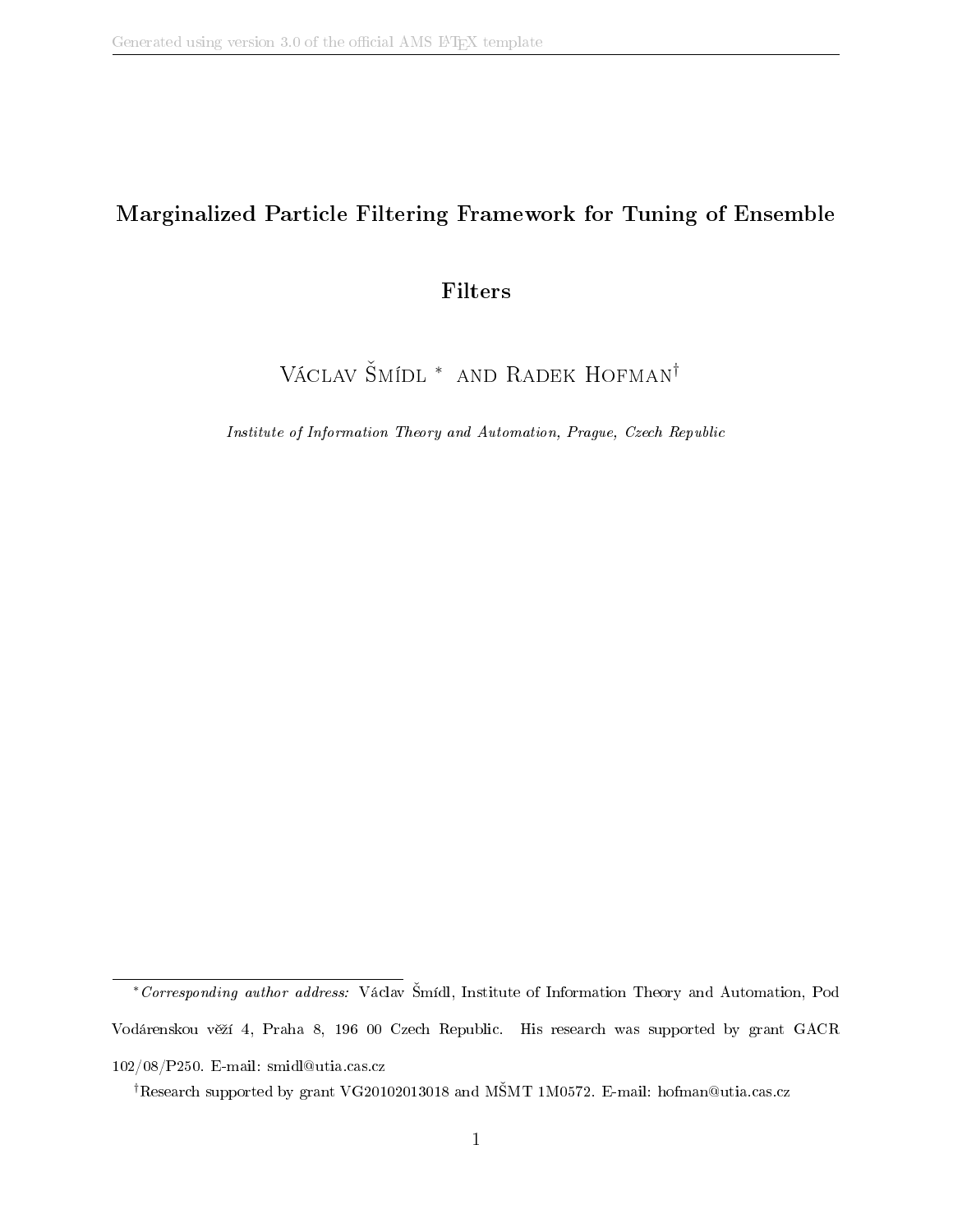### Abstract

Marginalized particle filtering (MPF), also known as Rao-Blackwellized particle filtering, has been recently developed as a hybrid method combining analytical filters with particle filters. In this paper, we investigate the prospects of this approach in environmental modeling where the key concerns are nonlinearity, high-dimensionality, and computational cost. In our formulation, exact marginalization in the MPF is replaced by approximate marginalization yielding a framework for creation of new hybrid filters. In particular, we propose to use the MPF framework for on-line tuning of nuisance parameters of ensemble filters. Conditional independence based simplification of the MPF algorithm is proposed for computational reasons and its close relation to previously published methods is discussed. Strength of the framework is demonstrated on the joint estimation of the inflation factor, the measurement error variance and the length-scale parameter of covariance localization. It is shown that accurate estimation can be achieved with a moderate number of particles. Moreover, this result was achieved with naively chosen proposal densities leaving space for further improvements.

## 1. Introduction

We are concerned with the task of data assimilation using Bayesian approach. Bayesian interpretation of data assimilation is well established in the community, e.g. by Anderson et al. (1999). However, application of standard Bayesian methods in this domain is not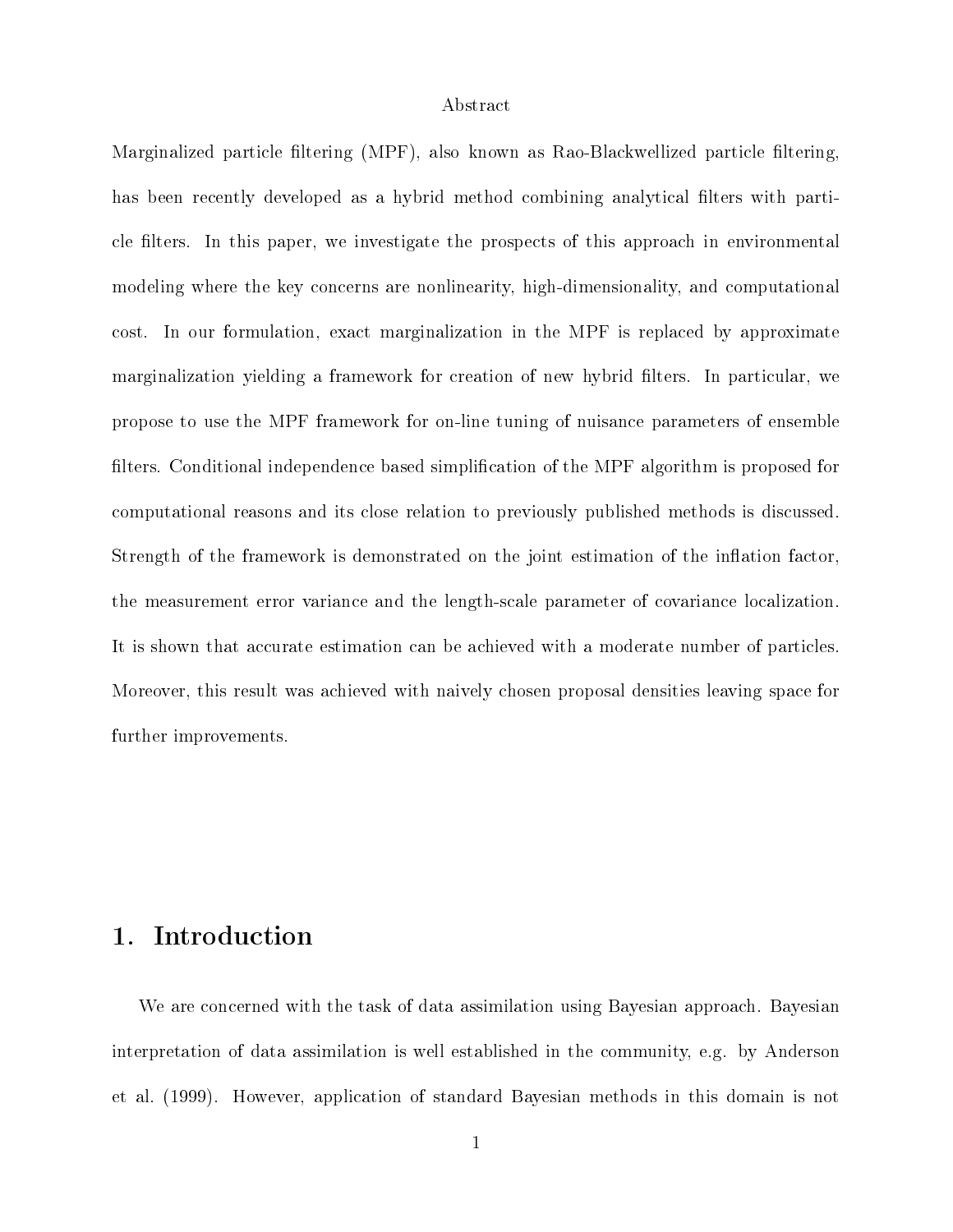straightforward due to its specific properties, most notably high-dimensionality of the state variable. Successful application of Bayesian methods in this domain requires their adaptation. This was the case of two prominent Bayesian methods: the Kalman filter and the particle filter. Practical constraints of the domain motivated approximation of the formally correct Kalman filter into the form of ensemble Kalman filter (Evensen 1994) which has evolved beyond the Kalman filter since then. Direct application of the original particle filter in the considered domain is problematic (Snyder et al. 2008) however, the ideas of particle filtering are incorporated in many new algorithms. Each of these filters has features attractive for the domain as well as it has limitations. Specifically, the KF (and EnKF) is limited by approximation of the posterior by a Gaussian density which is required for computational tractability in high dimensions. On the other hand, the particle filter is capable of approximating an arbitrary density via empirical density at the price of signicantly higher computational cost, which is prohibitive in the considered dimensions. A combination of these approaches is an obvious goal. Indeed, various hybrid filters have been proposed to overcome the above mentioned difficulties, e.g. (Pham 2001; Nakano et al. 2007; Van Leeuwen 2009; Bocquet et al. 2010) etc. A common assumption of these methods is that the state variable is treated as a homogeneous variable, i.e., that all entries in the state vector are treated identically.

In this paper we investigate applicability of the marginalized particle filter (MPF) (Schön et al. 2005)—which is also known as Rao-Blackwellized PF (Doucet et al. 2000)—in the field of environmental modeling. This filter arises as a combination of the conditional Kalman filter with the particle filter. The key difference from the above mentioned hybrid filters is that it partitions the state variable into two parts, and approximates each part by a different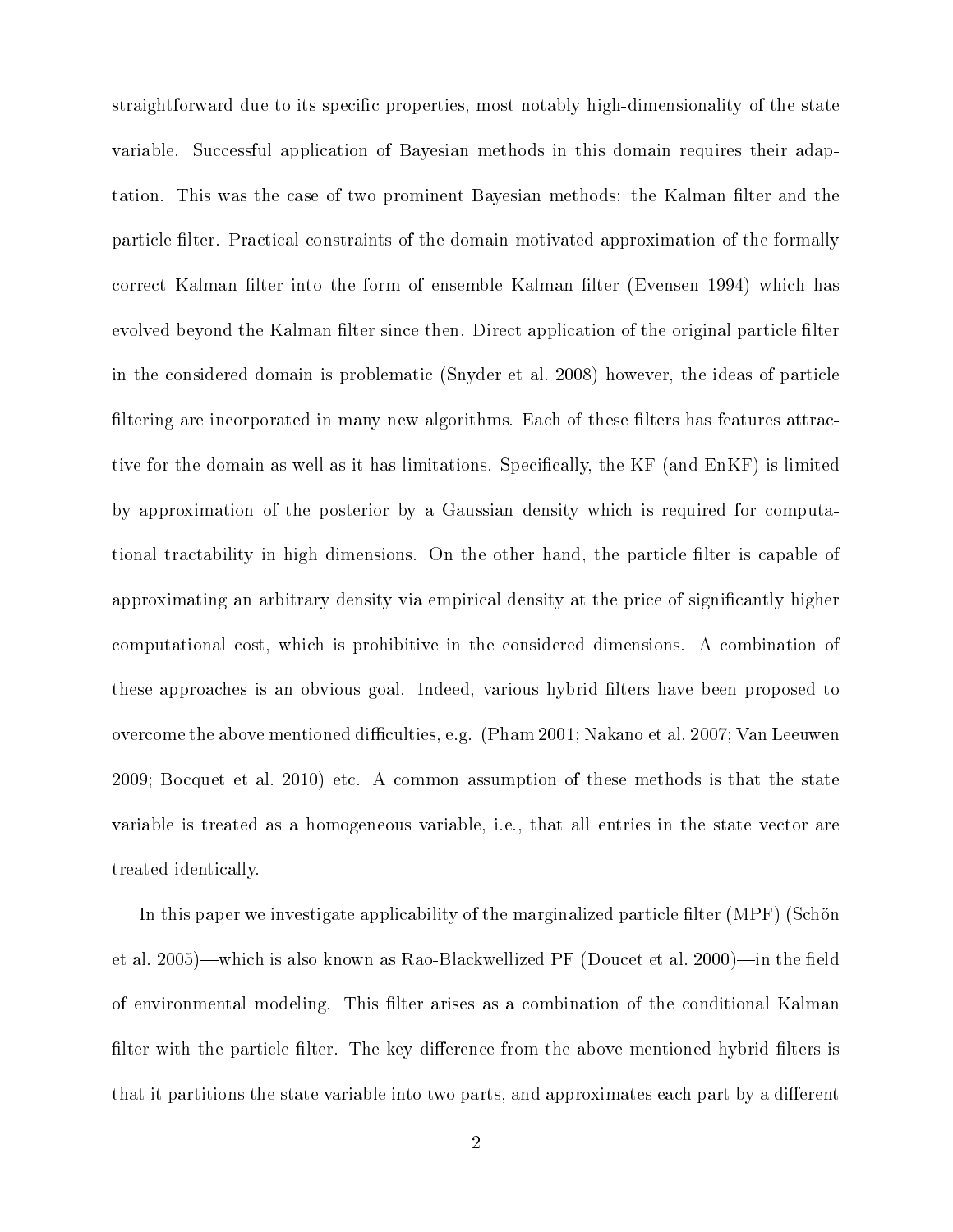type of distribution. Partitioning of the state space has been discussed by Van Leeuwen (2009) in the context of hierarchical Bayesian models, where both partitions were estimated by the particle filter. The partitioning may seem as an arbitrary step in the considered domain, however, we will show that this approach may be attractive for addressing some specific scenarios such as on-line tuning of already existing filters. Particle filtering ideas have already been used for estimation of parameters by Vossepoel and Van Leeuwen (2007), however, the resulting method was based on weighting of the ensemble members. The MPF approach is based on running several ensemble filters in parallel and it is thus closer to the hierarchical ensemble filter (Anderson 2007b).

The paper is organized as follows. In Section 2, we review the basic algorithms of Bayesian filtering. In Section 3, we apply the MPF approach to tuning of ensemble filters. Performance of the proposed methods is studied in Section 4 via simulation of the Lorenz-96 model.

### 2. Bayesian Filtering and its Approximation

The task of data assimilation can be interpreted as a problem of inference of a discretetime stochastic process:

$$
\mathbf{y}_t \sim p(\mathbf{y}_t|\mathbf{x}_t), \ \mathbf{x}_t \sim p(\mathbf{x}_t|\mathbf{x}_{t-1}). \tag{1}
$$

Here,  $\mathbf{x}_t$  is a vector known as the state variable,  $\mathbf{y}_t$  are the observations, and  $p(\cdot|\cdot)$  denotes the conditional probability density of the variable. By *Bayesian Filtering* we mean the recursive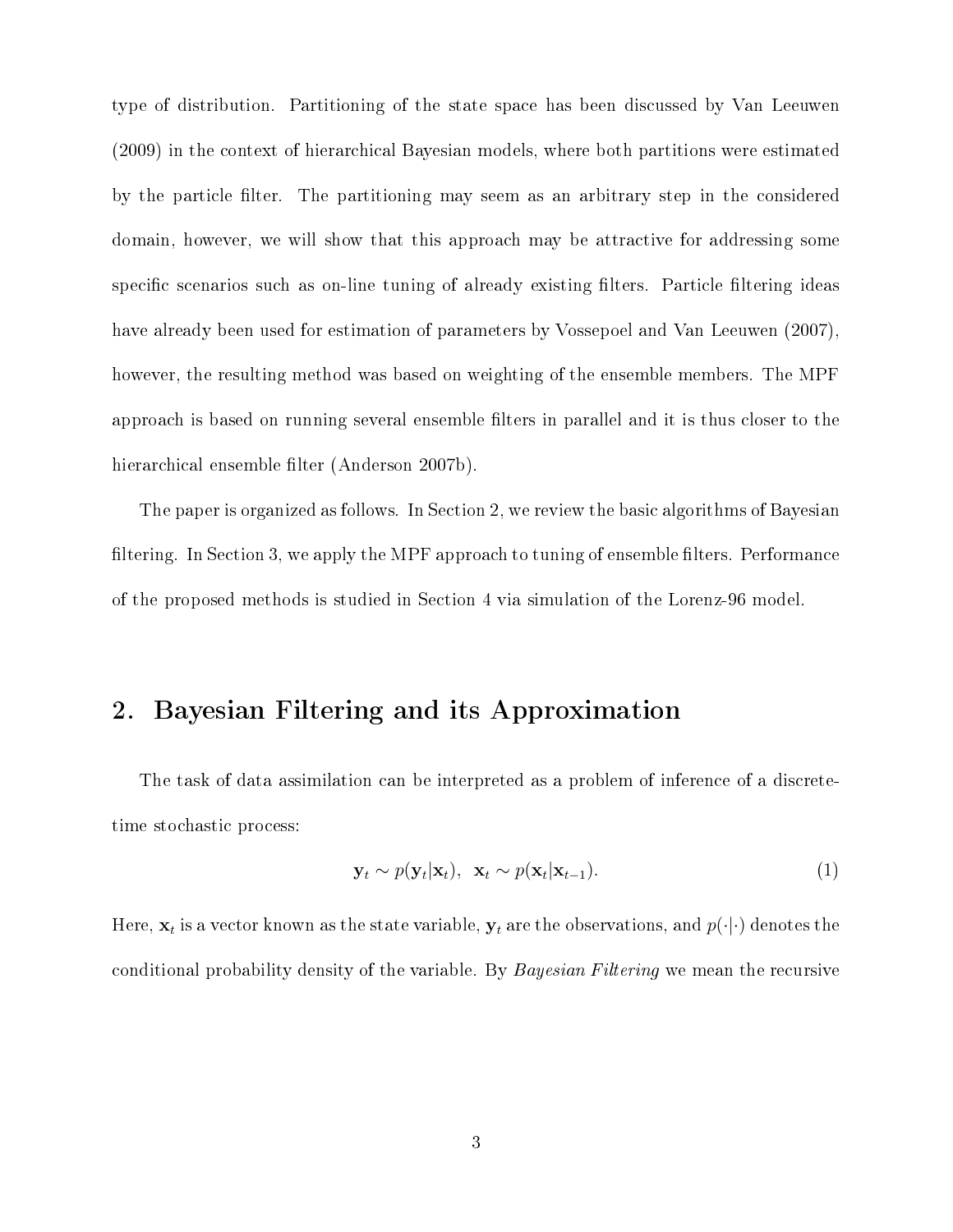evaluation of the filtering distribution,  $p(\mathbf{x}_t|\mathbf{y}_{1:t})$ , using Bayes rule (Peterka 1981):

$$
p(\mathbf{x}_t|\mathbf{y}_{1:t}) = \frac{p(\mathbf{y}_t|\mathbf{x}_t)p(\mathbf{x}_t|\mathbf{y}_{1:t-1})}{p(\mathbf{y}_t|\mathbf{y}_{1:t-1})},
$$
\n(2)

$$
p(\mathbf{x}_t|\mathbf{y}_{1:t-1}) = \int p(\mathbf{x}_t|\mathbf{x}_{t-1}) p(\mathbf{x}_{t-1}|\mathbf{y}_{1:t-1}) d\mathbf{x}_{t-1},
$$
\n(3)

where  $p(\mathbf{x}_1|\mathbf{y}_0)$  is the prior distribution, and  $\mathbf{y}_{1:t} = [\mathbf{y}_1,\dots,\mathbf{y}_t]$  denotes the set of all observations. The integration in (3), and elsewhere in this paper, is over the whole support of the involved probability density functions.

Equations  $(2)-(3)$  are analytically tractable only for a limited set of models. The most notable example of an analytically tractable model is linear Gaussian  $(1)$  for which  $(2)$ (3) are equivalent to the Kalman filter. For other models,  $(2)-(3)$  need to be evaluated approximately. Selected approximations are now briefly described.

### a. Ensemble Kalman Filtering (EnKF)

The ensemble Kalman filter arises as an approximation of Bayesian filtering for Gaussian stochastic system,

$$
p(\mathbf{y}_t|\mathbf{x}_t) = \mathcal{N}(\mathbf{H}_t\mathbf{x}_t, \mathbf{R}_t),
$$
  
\n
$$
p(\mathbf{x}_t|\mathbf{x}_{t-1}) = \mathcal{N}(\mathcal{M}(\mathbf{x}_{t-1}), \mathbf{Q}_t),
$$
\n(4)

where  $\mathcal{N}(\bm{\mu},\bm{\Sigma})$  is a Gaussian distribution with mean value  $\bm{\mu}$  and covariance matrix  $\bm{\Sigma}.$   $\bm{\mathsf{H}}_t$  is a linear observation operator that transforms vectors from the space of model into the space of observations; generally non-linear operator  $\mathcal{M}(\cdot)$  represents a dynamics of the system. Matrices  $\mathbf{R}_t$  and  $\mathbf{Q}_t$  are error covariance matrices of observations and model, respectively. Optimal inference of model (4) for linear operator  $\mathcal{M}(\cdot)$  yields the Kalman filter which implies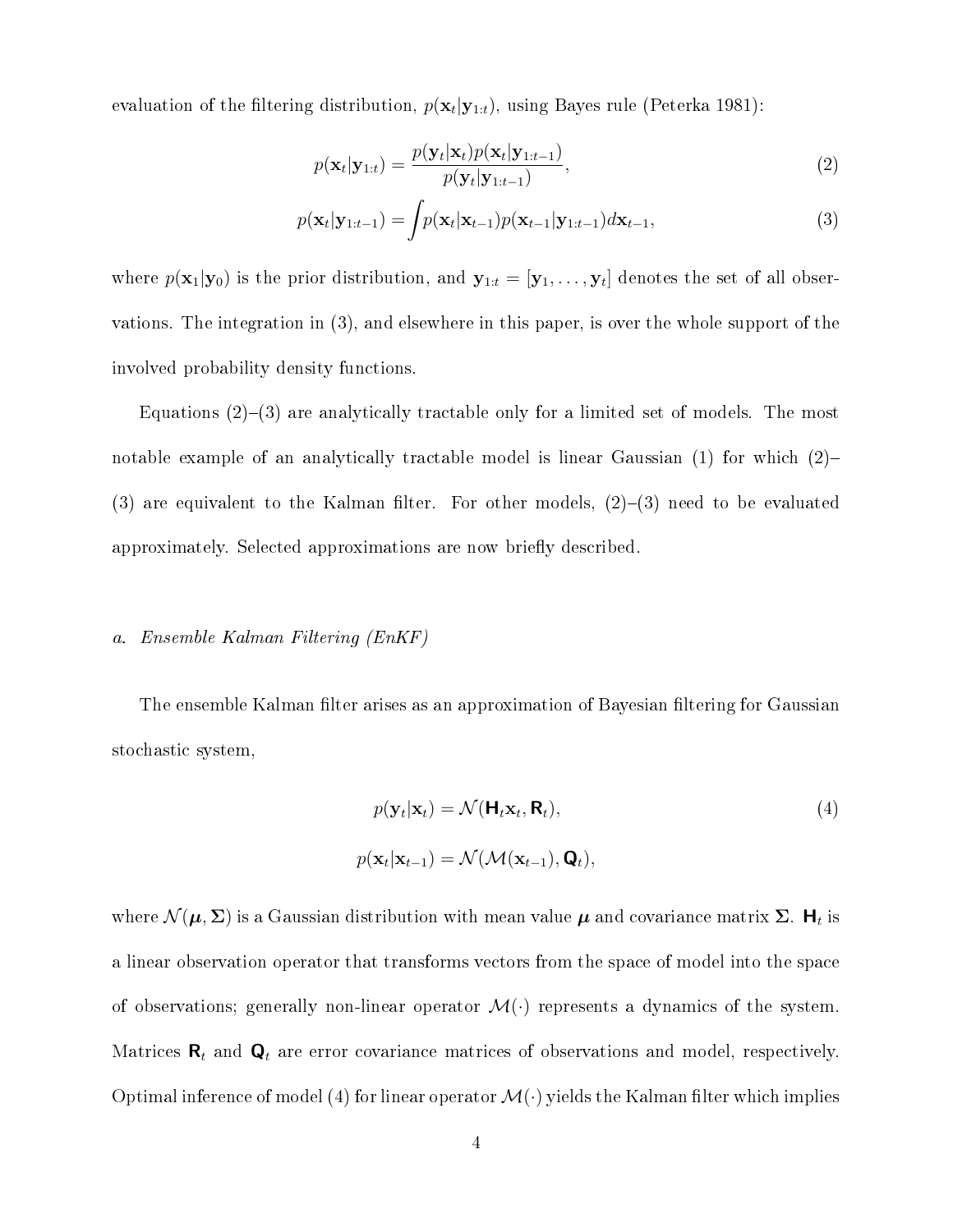potentially high computational cost for high-dimensional state vector. The ensemble Kalman filter (EnKF) is an approximation of the Bayesian filtering for model  $(4)$  with predictive and posterior densities  $(2)-(3)$  projected to Gaussian densities:

$$
p(\mathbf{x}_t|\mathbf{y}_{1:t}) = \mathcal{N}(\bar{\mathbf{x}}_t^a, \mathbf{P}_t^a),
$$
  

$$
p(\mathbf{x}_t|\mathbf{y}_{1:t-1}) = \mathcal{N}(\bar{\mathbf{x}}_t^b, \mathbf{P}_t^b).
$$

Here, vectors  $\bar{\mathbf{x}}^b$  and  $\bar{\mathbf{x}}^a$  are known as background (predictive) model estimate and analysis (posterior) estimate, in standard notation (Ide et al. 1997).

The predictive and posterior statistics are evaluated via a set of state vectors  $\mathbf{x}_{i,t} \in$  $\{\mathbf x_{i:t}\}_{i=1}^M$  known as the *ensemble members* as follows:

$$
\bar{\mathbf{x}}_t^b \equiv \frac{1}{M} \sum_{i=1}^M \mathbf{x}_{i,t}^b,\tag{5}
$$

$$
\mathbf{P}_t^b \equiv \frac{1}{M-1} \sum_{i=1}^M \tilde{\mathbf{x}}_{i,t}^b \left(\tilde{\mathbf{x}}_{i,t}^b\right)^{\mathrm{T}}.
$$
 (6)

Here,  $\{\tilde{\mathbf{x}}_{i;t}^b = \mathbf{x}_{i;t}^b - \bar{\mathbf{x}}_t^b\}_{i=1}^M$  are deviations of the ensemble members from the mean,  $\bar{\mathbf{x}}^b$ . The standard EnKF filter (Burgers et al. 1998) requires to draw random samples to perturb the observations to compute  $\bar{\mathbf{x}}_t^a, \mathbf{P}_t^a$  $_t^a$ . This need for random sampling is eliminated by deterministic variants such as the ensemble adjustment Kalman filter (Anderson 2001) and the ensemble square root filter (EnSRF) (Whitaker and Hamill 2002; Tippett et al. 2003).

In the EnSRF, the posterior mean  $\bar{\mathbf{x}}_t^a$  and the deviations  $\tilde{\mathbf{x}}_{i;t}^a$  are updated separately, as follows:

$$
\bar{\mathbf{x}}_t^a = \bar{\mathbf{x}}_t^b + \mathbf{K}_t \left( \mathbf{y}_t - \mathbf{H}_t \bar{\mathbf{x}}_t^b \right),\tag{7}
$$

$$
\tilde{\mathbf{x}}_{i;t}^a = \tilde{\mathbf{x}}_{i;t}^b - \tilde{\mathbf{K}}_t \mathbf{H}_t \tilde{\mathbf{x}}_{i;t}^b,
$$
\n(8)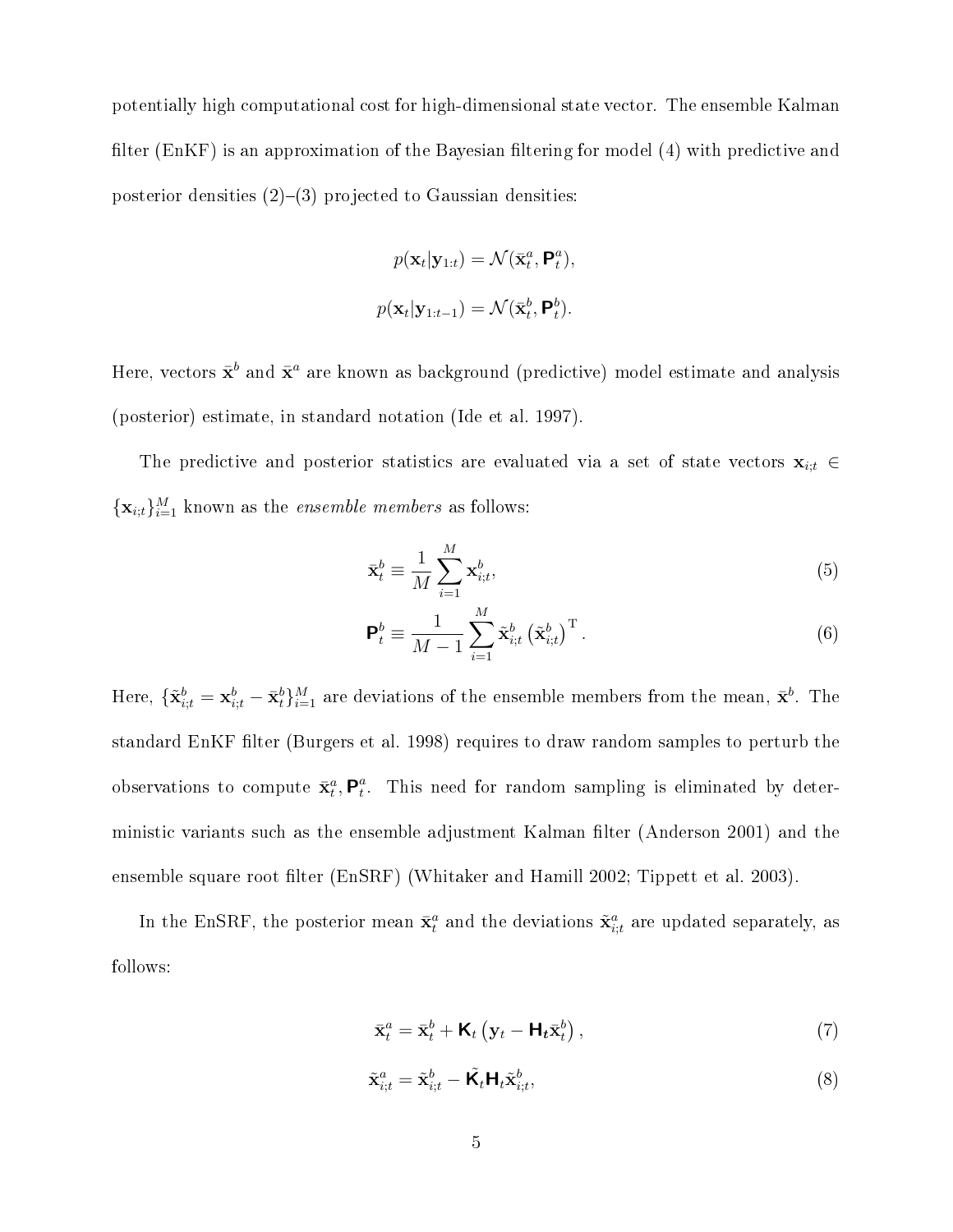where  $\bm{\mathsf{H}}_t$  is an observation operator (which can be potentially non-linear),  $\bm{\mathsf{K}}_t$  is the Kalman gain matrix for updating of the ensemble mean (7)

$$
\mathbf{K}_t = \mathbf{P}_t^b \mathbf{H}_t^{\mathrm{T}} (\mathbf{H}_t \mathbf{P}_t^b \mathbf{H}_t^{\mathrm{T}} + \mathbf{R}_t)^{-1}, \tag{9}
$$

and  $\tilde{\mathsf{K}}_t$  is the modified Kalman gain for updating departures from the mean (8)

$$
\tilde{\mathbf{K}}_t = \mathbf{P}_t^b \mathbf{H}_t^T \left[ \left( \sqrt{\mathbf{H}_t \mathbf{P}_t^b \mathbf{H}_t^T + \mathbf{R}_t} \right)^{-1} \right]^T \times \left[ \sqrt{\mathbf{H}_t \mathbf{P}_t^b \mathbf{H}_t^T + \mathbf{R}_t} + \sqrt{\mathbf{R}_t} \right]^{-1}.
$$
\n(10)

For a diagonal covariance matrix of observations  $\boldsymbol{\mathsf{R}}_t$ ,  $(10)$  may be processed one element of  $\mathbf{y}_t$  at a time without any significant increase of computational effort.

In all the equations above, the terms with  $\mathsf{P}_t^b$  $_t^b$  are replaced by empirical covariance in the sense of (6). The same replacement is used for predictive density of the observations,

$$
p(\mathbf{y}_t|\mathbf{y}_{1:t-1}) = \mathcal{N}(\mathbf{H}_t \bar{\mathbf{x}}_t^b, \mathbf{S}_t),
$$
\n(11)

$$
\mathbf{S}_t = \mathbf{H}_t \mathbf{P}_t^b \mathbf{H}_t^{\mathrm{T}} + \mathbf{R}_t, \tag{12}
$$

which corresponds to the standard predictive density of the Kalman filter (Peterka 1981). This quantity is often called *marginal likelihood* (marginalization is with respect to  $\mathbf{x}_t$ ).

### 1) Small sample issues

Due to approximation (6), the maximum rank of matrix  ${\sf P}_t^b$  $_t^b$  is  $M$ . The full rank covariance matrix can thus be obtained with the number of ensemble members equal to or greater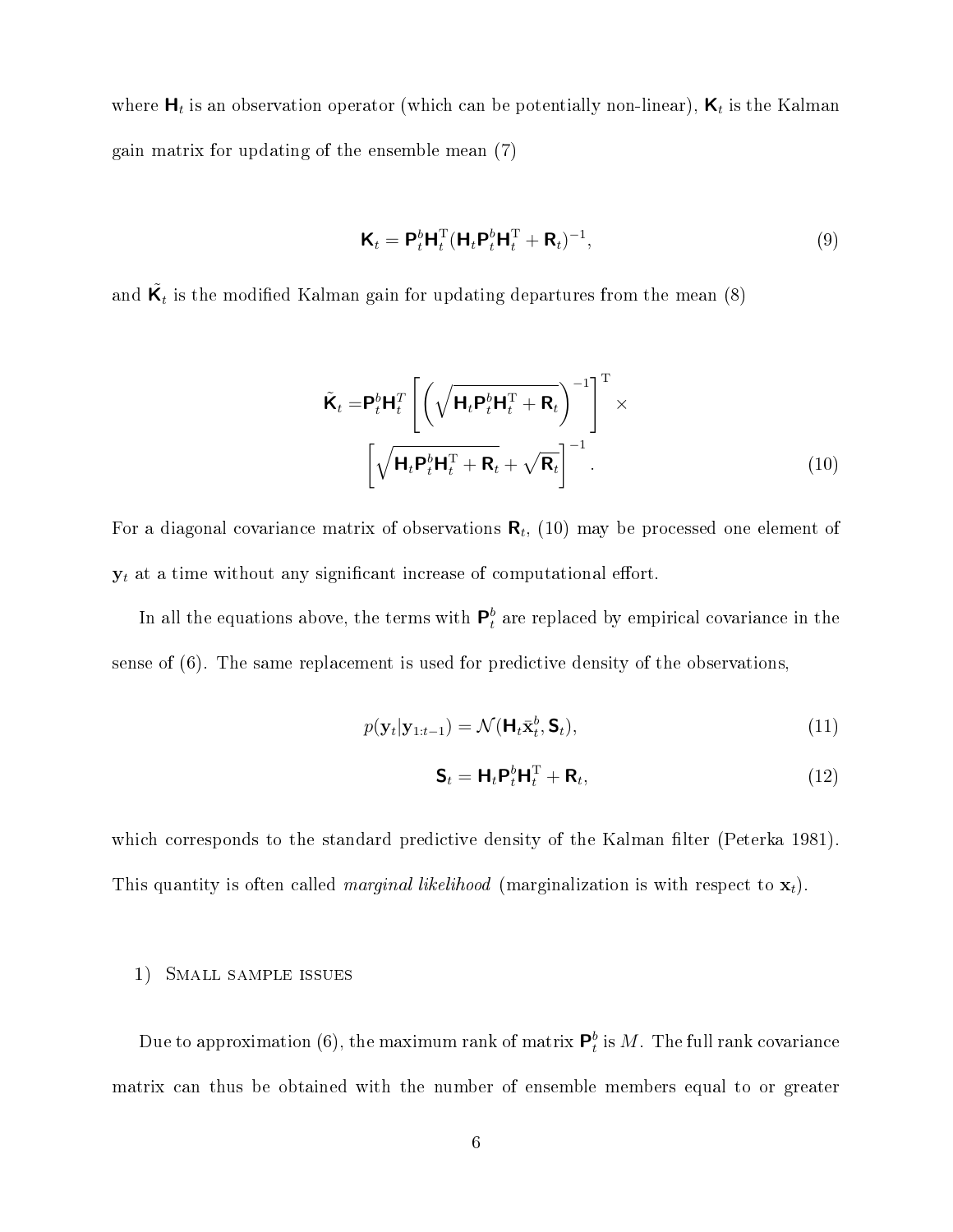than the dimensionality of the state variable. However, the number of ensemble members is typically much smaller yielding inaccurate approximation of the true background error covariance matrix. Basic techniques for improvement are covariance inflation and distancedependent covariance localization.

*Ensemble inflation* is a method that artificially increases the background error variance,  $\mathsf{P}^b_t$  $_t^b$ , (Anderson and Anderson 1999). The forecast ensemble  $\mathbf{x}_t = [\mathbf{x}_{i;t}^b, \dots, \mathbf{x}_{M;t}^b]$  is replaced by  $\mathbf{x}_{t}^{*} = [\mathbf{x}_{i;t}^{*b}, \ldots, \mathbf{x}_{M;t}^{*b}],$ 

$$
\mathbf{x}_{i;t}^{*b} = \sqrt{\Delta} \left( \mathbf{x}_{i;t}^b - \bar{\mathbf{x}}_t^b \right) + \bar{\mathbf{x}}_t^b, \ i = 1, \dots, M,
$$
\n(13)

where  $\Delta$  is the inflation factor slightly greater than 1. (13) implies that the mean value of the ensemble remains the same but its variance is increased.

Covariance localization is a method suppressing spurious covariances representing false relations between distant states (Houtekamer and Mitchell 1998). The method articially suppresses covariances between distant entries of the state vector and thus improves the conditioning of matrices  $\mathsf{P}_t^b\mathsf{H}^{\rm T}$ and  $\mathsf{H}\mathsf{P}_t^b\mathsf{H}^{\rm T}$ . Localization of the forecast error covariance matrix is performed as a Schur product (element-by-element product) of a localization matrix with the model forecast error covariance matrix  $\mathsf{P}_t^b$  $_{t}^{b}$  (6). Localization matrices are constructed by using various correlation functions that are equal to 1 at the observation location and gradually decreases to zero at a finite distance from the observation. This distance is parameterized by the so called length-scale parameter, l, (Gaspari and Cohn 1999).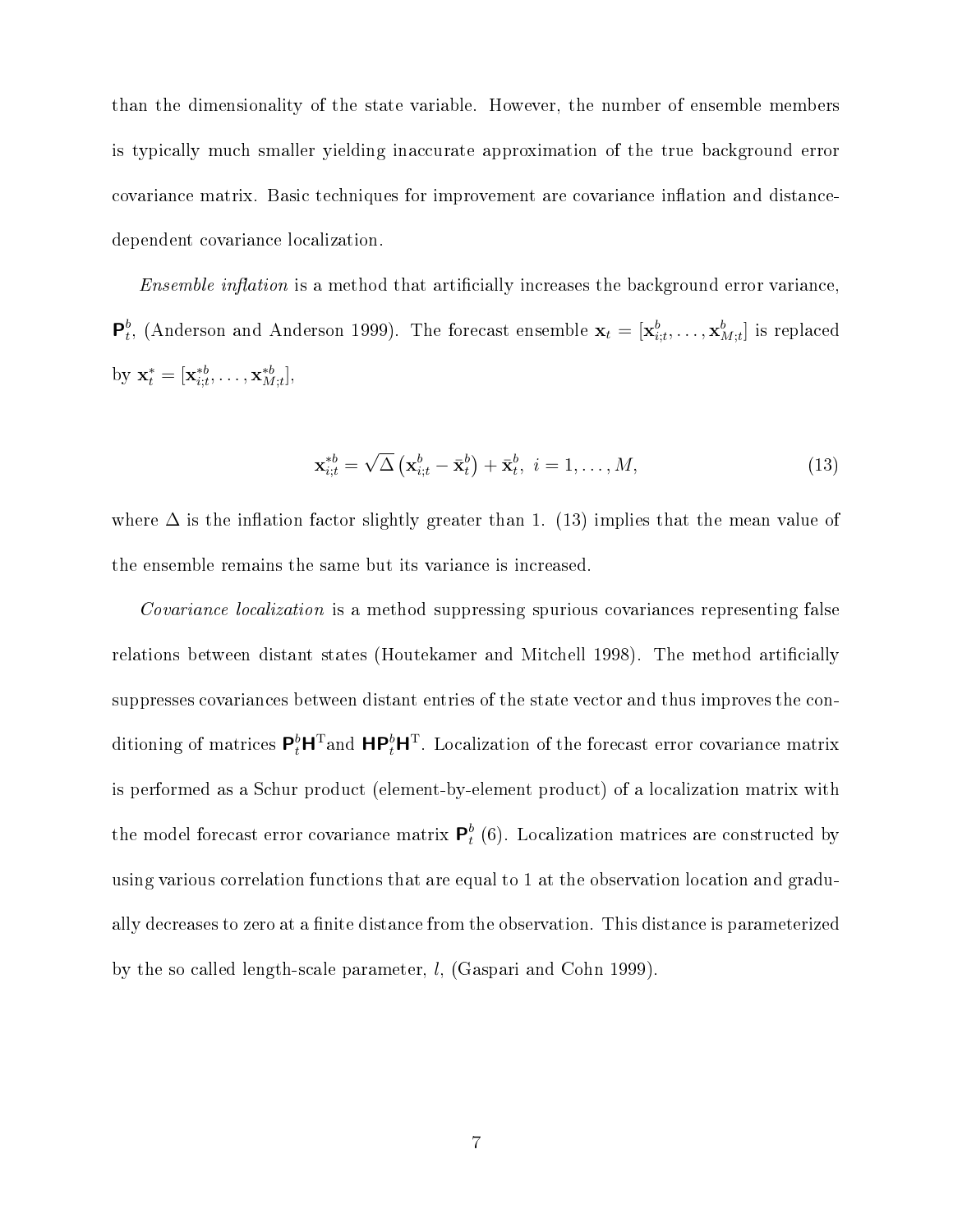### b. Particle Filtering (PF)

Particle filtering (PF) (Gordon et al. 1993; Doucet et al. 2001) refers to a range of techniques for generating an empirical approximation of  $p(\mathbf{x}_{1:t}|\mathbf{y}_{1:t})$ , where  $\mathbf{x}_{1:t} = [\mathbf{x}_1,\ldots,\mathbf{x}_t]$ is the state trajectory:

$$
p(\mathbf{x}_{1:t}|\mathbf{y}_{1:t}) \approx \frac{1}{n} \sum_{i=1}^{n} \delta(\mathbf{x}_{1:t} - \mathbf{x}_{1:t}^{(i)}),
$$
\n(14)

where  $\{\mathbf{x}_{1:t}^{(i)}\}$  $\binom{i}{1:t}$ are i.i.d. samples from the posterior and  $\delta(\cdot)$  denotes the Dirac  $\delta$ -function. Therefore, this approach is feasible only if we can sample from the exact posterior,  $p\left(\mathbf{x}_{1:t} | \mathbf{y}_{1:t}\right)$  . If this is not the case, we can draw samples from a chosen proposal distribution (importance function),  $q(\mathbf{x}_{1:t}|\mathbf{y}_{1:t})$ , as follows:

$$
p(\mathbf{x}_{1:t}|\mathbf{y}_{1:t}) = \frac{p(\mathbf{x}_{1:t}|\mathbf{y}_{1:t})}{q(\mathbf{x}_{1:t}|\mathbf{y}_{1:t})}q(\mathbf{x}_{1:t}|\mathbf{y}_{1:t}) \approx
$$

$$
\approx \frac{p(\mathbf{x}_{1:t}|\mathbf{y}_{1:t})}{q(\mathbf{x}_{1:t}|\mathbf{y}_{1:t})} \frac{1}{n} \sum_{i=1}^{n} \delta(\mathbf{x}_{1:t} - \mathbf{x}_{1:t}^{(i)}).
$$
(15)

Approximation (15) can be written in the form of a weighted empirical distribution, as follows:

$$
p(\mathbf{x}_{1:t}|\mathbf{y}_{1:t}) \approx \sum_{i=1}^{n} w_t^{(i)} \delta(\mathbf{x}_{1:t} - \mathbf{x}_{1:t}^{(i)}),
$$
\n(16)

$$
w_t^{(i)} \propto \frac{p(\mathbf{x}_{1:t}^{(i)}|\mathbf{y}_{1:t})}{q(\mathbf{x}_{1:t}^{(i)}|\mathbf{y}_{1:t})}.
$$
 (17)

Under this *importance sampling* procedure, the true posterior distribution needs to be evaluated point-wise only, since (16) can be normalized trivially via a constant  $c = \sum_{i=1}^{n} w_t^{(i)}$  $\overset{(i)}{t}$  .  $\alpha$  is used to denote equality up to the normalization constant.

The challenge for on-line algorithms is to achieve recursive generation of the samples and evaluation of the importance weights. Using (1) and standard Bayesian calculus, (17) may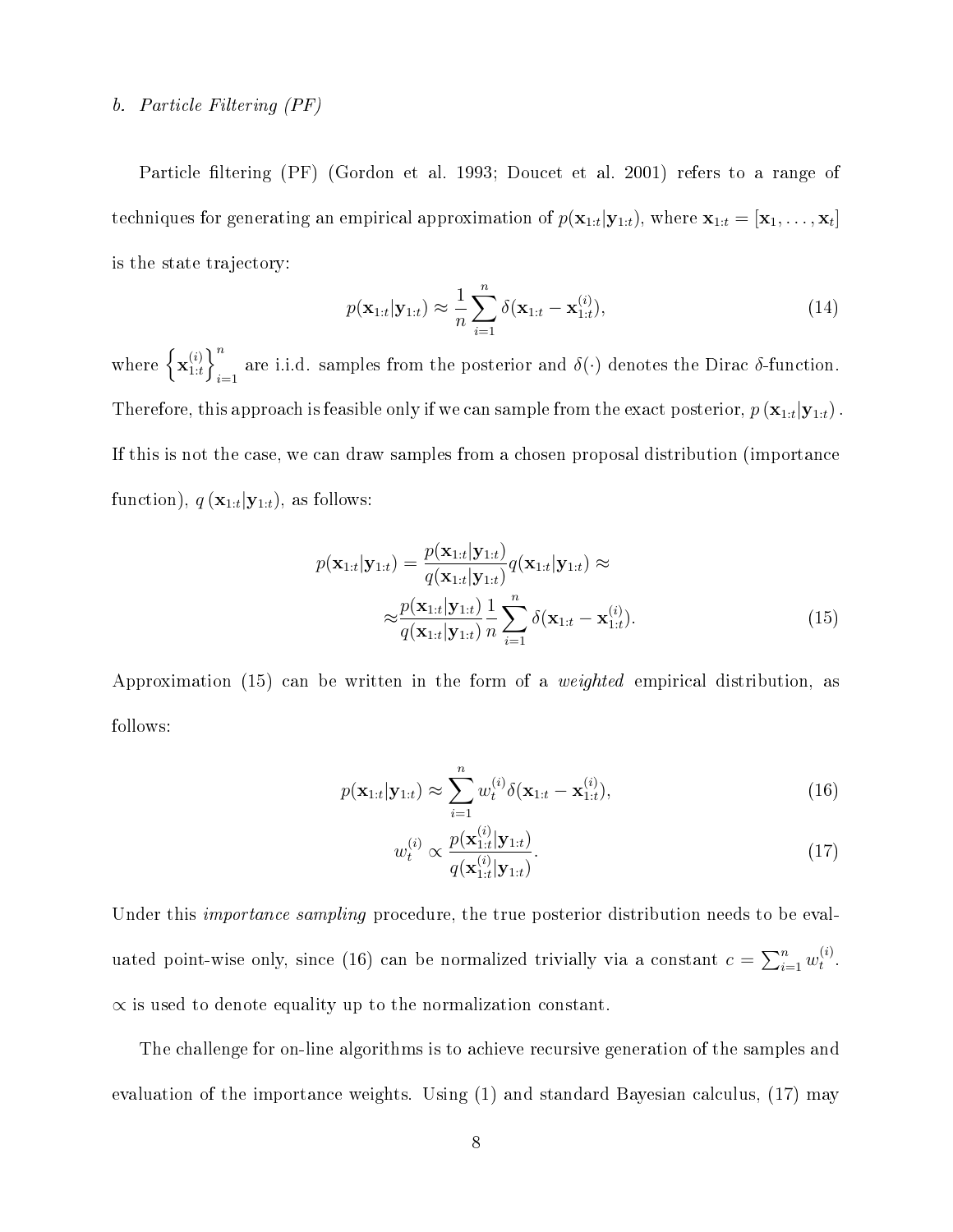be written in the following recursive form:

$$
w_t^{(i)} \propto \frac{p(\mathbf{y}_t|\mathbf{x}_t^{(i)})p(\mathbf{x}_t^{(i)}|\mathbf{x}_{t-1}^{(i)})}{q(\mathbf{x}_t^{(i)}|\mathbf{x}_{1:t-1}^{(i)}, \mathbf{y}_{1:t})}w_{t-1}^{(i)}.
$$
 (18)

Now,  $\mathbf{x}_t^{(i)}$  are drawn from the denominator of (18), which can be chosen as  $p(\mathbf{x}_t|\mathbf{x}_{t-1})$ . A successful application of the particle filter requires to resample the particles to preserve informative weights  $w_t^{(i)}$  $t^{(i)}$ . While re-sampling can be done in each step, it is computationally advantageous to perform it only when the effective number of particles  $n_{eff}=1/\sum_{i=1}^{n}\left(w_{t}^{(i)}\right)$  $\binom{i}{t}^2$ falls below a chosen threshold,  $\overline{n}_{eff}$ . See (Doucet et al. 2001) for more details and proofs of convergence of the filter to the true posterior density.

### c. Marginalized Particle Filtering (MPF)

The main advantage of importance sampling is its generality. However, it may be computationally prohibitive to draw samples from the possibly high-dimensional state space of  $x_t$  (Snyder et al. 2008). These problems can be overcome in cases where the structure of the model (1) allows analytical marginalization over a subset,  $\mathbf{x}_{c,t}$ , of the full state vector  $\mathbf{x}_t^{\mathrm{T}} = [\mathbf{x}_{c,t}^{\mathrm{T}}, \mathbf{x}_{p,t}^{\mathrm{T}}]$  (Doucet et al. 2001; Schön et al. 2005). Therefore, we consider the factorization

$$
p(\mathbf{x}_{1:t}|\mathbf{y}_{1:t}) = p(\mathbf{x}_{c,1:t}|\mathbf{x}_{p,1:t}, \mathbf{y}_{1:t})p(\mathbf{x}_{p,1:t}|\mathbf{y}_{1:t}),
$$
\n(19)

where  $p(\mathbf{x}_{c,1:t}|\mathbf{x}_{p,1:t},\mathbf{y}_{1:t})$  is analytically tractable, while  $p(\mathbf{x}_{p,1:t}|\mathbf{y}_{1:t})$  is not. We replace the latter by a weighted empirical distribution, in analogy to (15), yielding

$$
p(\mathbf{x}_{1:t}|\mathbf{y}_{1:t})
$$

$$
\approx \sum_{i=1}^{n} w_t^{(i)} p(\mathbf{x}_{c,1:t}|\mathbf{x}_{p,1:t}^{(i)}, \mathbf{y}_{1:t}) \delta(\mathbf{x}_{p,1:t} - \mathbf{x}_{p,1:t}^{(i)}), (20)
$$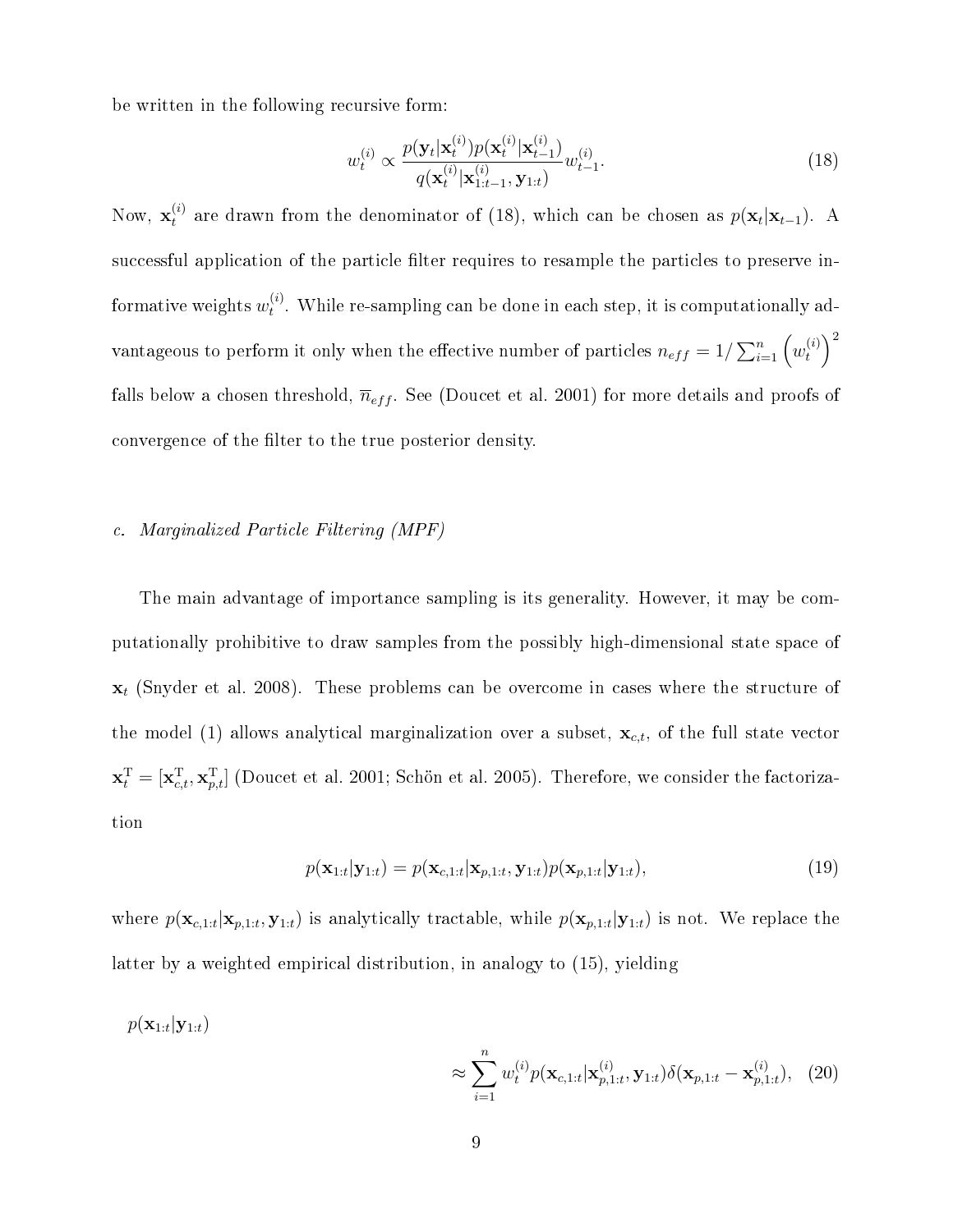$$
w_t^{(i)} \propto \frac{p(\mathbf{x}_{p,1:t}^{(i)}|\mathbf{y}_{1:t})}{q(\mathbf{x}_{p,1:t}^{(i)}|\mathbf{y}_{1:t})}.
$$
\n(21)

Note that now we only have to sample from the space of  $\mathbf{x}_{p,t}$ . Recursive evaluation is achieved by application of the Bayes rule

$$
p(\mathbf{x}_{1:t}|\mathbf{y}_{1:t}) \propto p(\mathbf{y}_t|\mathbf{x}_t)p(\mathbf{x}_t|\mathbf{x}_{t-1})p(\mathbf{x}_{1:t-1}|\mathbf{y}_{1:t-1}),
$$
\n(22)

and substitution of (20) in place of  $p(\mathbf{x}_{1:t}|\mathbf{y}_{1:t})$  and  $p(\mathbf{x}_{1:t-1}|\mathbf{y}_{1:t-1})$ . Comparing elements in the summations on both sides of equation (22), we obtain:

$$
w_t^{(i)} \propto \frac{p(\mathbf{y}_t, \mathbf{x}_{p,t}^{(i)} | \mathbf{x}_{p,1:t-1}^{(i)}, \mathbf{y}_{1:t-1})}{q(\mathbf{x}_{p,t}^{(i)} | \mathbf{x}_{p,1:t-1}^{(i)}, \mathbf{y}_{1:t})} w_{t-1}^{(i)},
$$
\n(23)

$$
p(\mathbf{y}_t, \mathbf{x}_{p,t}^{(i)} | \mathbf{x}_{p,1:t-1}^{(i)}, \mathbf{y}_{1:t-1}) = \int p(\mathbf{y}_t | \mathbf{x}_t) p(\mathbf{x}_t | \mathbf{x}_{t-1}) \times
$$
  

$$
p(\mathbf{x}_{c,t-1} | \mathbf{x}_{p,1:t-1}, \mathbf{y}_{1:t-1}) d\mathbf{x}_{c,t} d\mathbf{x}_{c,t-1}. \quad (24)
$$

Analytical tractability of integrations in (24) allows to use the Rao-Blackwell theorem to show that the variance of weights (23) is lower than the variance of weights (18) for the same problem (Doucet et al. 2000).

#### d. Marginalized Particle Filtering Framework

The requirement of analytical tractability of integrations in (24) is always fullled when (1) contains a linear-Gaussian part (Schön et al. 2005) giving rise to the MPF with the Kalman filter. For the considered high-dimensional application, we propose to relax the requirement of exact marginalization in  $(24)$  and replace it by an approximation. Specifically,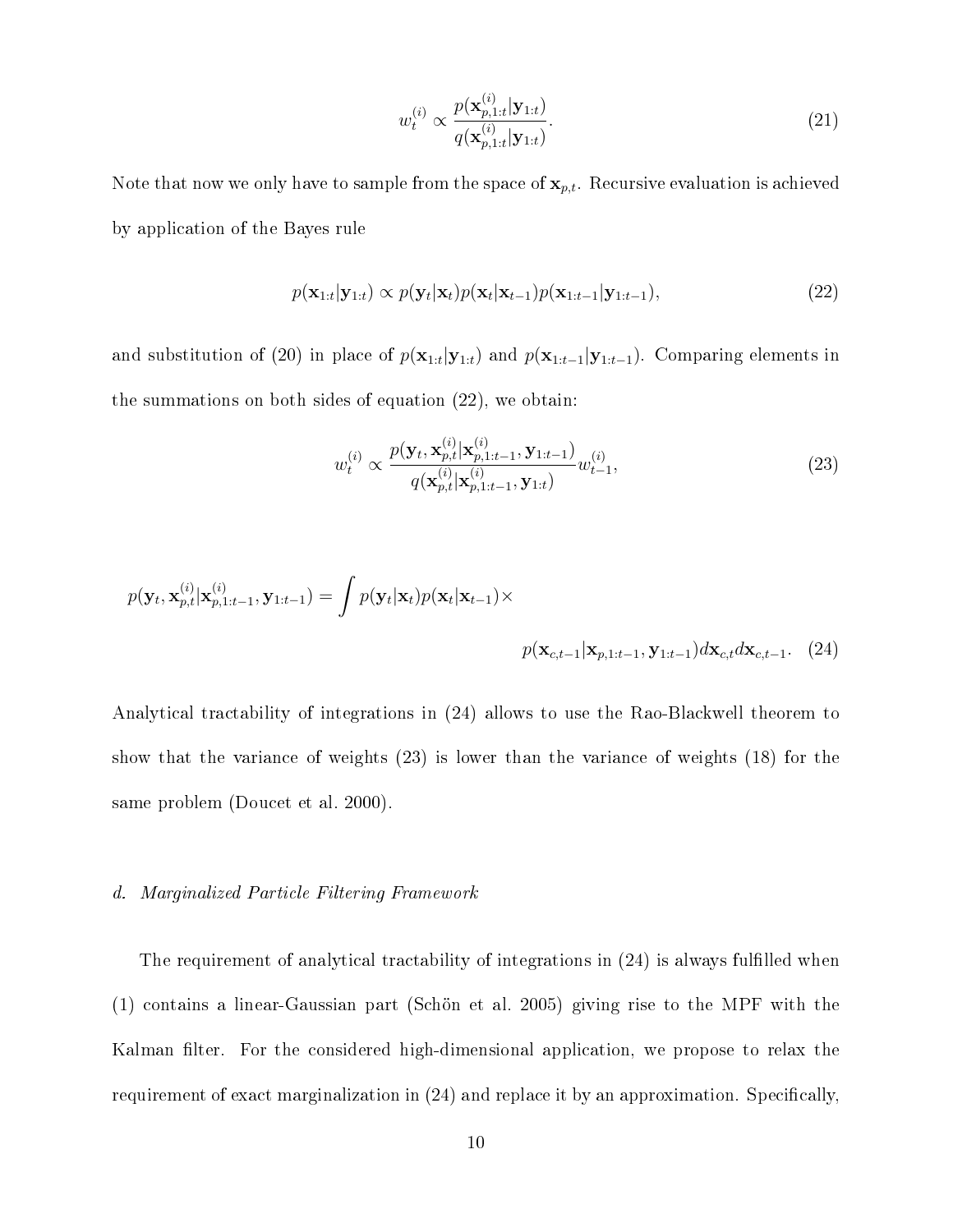| Algorithm 1 General MPF framework |  |  |  |  |
|-----------------------------------|--|--|--|--|
|-----------------------------------|--|--|--|--|

1. Generate initial particles  $\left\{ \mathbf{x}_{n}^{(i)} \right\}$  $\overline{p\left( i\right) }$   $\overline{p}\left( i\right)$ and set initial statistics of all associated conditional filters.

- 2. For each new data record  $y_t$  do:
	- i. Sample new values of particles  $\left\{\mathbf{x}_{p,t}^{(i)}\right\}_{i=1}^n$ , and update statistics of all associated conditional filters via  $(25)$ .
	- ii. Compute weights (23) of all particles and their associated conditional filters.
	- iii. If the number of effective particles,  $n_{eff}$ , is lower than the chosen threshold, re-sample the particles.

we note that given numerical values of  $\mathbf{x}_{p,t}^{(i)}$  and  $\mathbf{x}_{p,t}^{(i)}$  $_{p,t-1}^{(i)}$ , equation (24) is equivalent to the normalizing constant of a Bayesian filter  $(2)$ . Hence, any Bayesian filter that is capable of evaluating its normalizing constant can be used to approximate (24). What results is an algorithm equivalent to the marginalized particle filtering where the analytical Kalman filters are replaced by approximate conditional filters. Specifically, the following filters interact via Algorithm 1:

**Conditional filter:** on variable  $\mathbf{x}_{c,t}$ , treating  $\mathbf{x}_{p,t}$  as an observation, i.e.:

$$
p(\mathbf{x}_{c,t}|\mathbf{x}_{p,1:t},\mathbf{y}_{1:t}) =
$$
  

$$
\frac{p(\mathbf{y}_t,\mathbf{x}_{p,t}|\mathbf{x}_{c,t},\mathbf{x}_{p,1:t})p(\mathbf{x}_{c,t}|\mathbf{x}_{p,1:t-1},\mathbf{y}_{1,t-1})}{p(\mathbf{y}_t,\mathbf{x}_{p,t}|\mathbf{x}_{p,1:t-1},\mathbf{y}_{1,t-1})}.
$$
 (25)

**Particle filter:** on variable  $x_p$ , that handles sampling from the proposal function  $q(\mathbf{x}_{p,t}|\mathbf{x}_{p,t-1}, \mathbf{y}_{1:t})$  and re-sampling. Each particle is attached to one conditional filter.

In this general form, the algorithm is rather unspecific. This is due to the fact that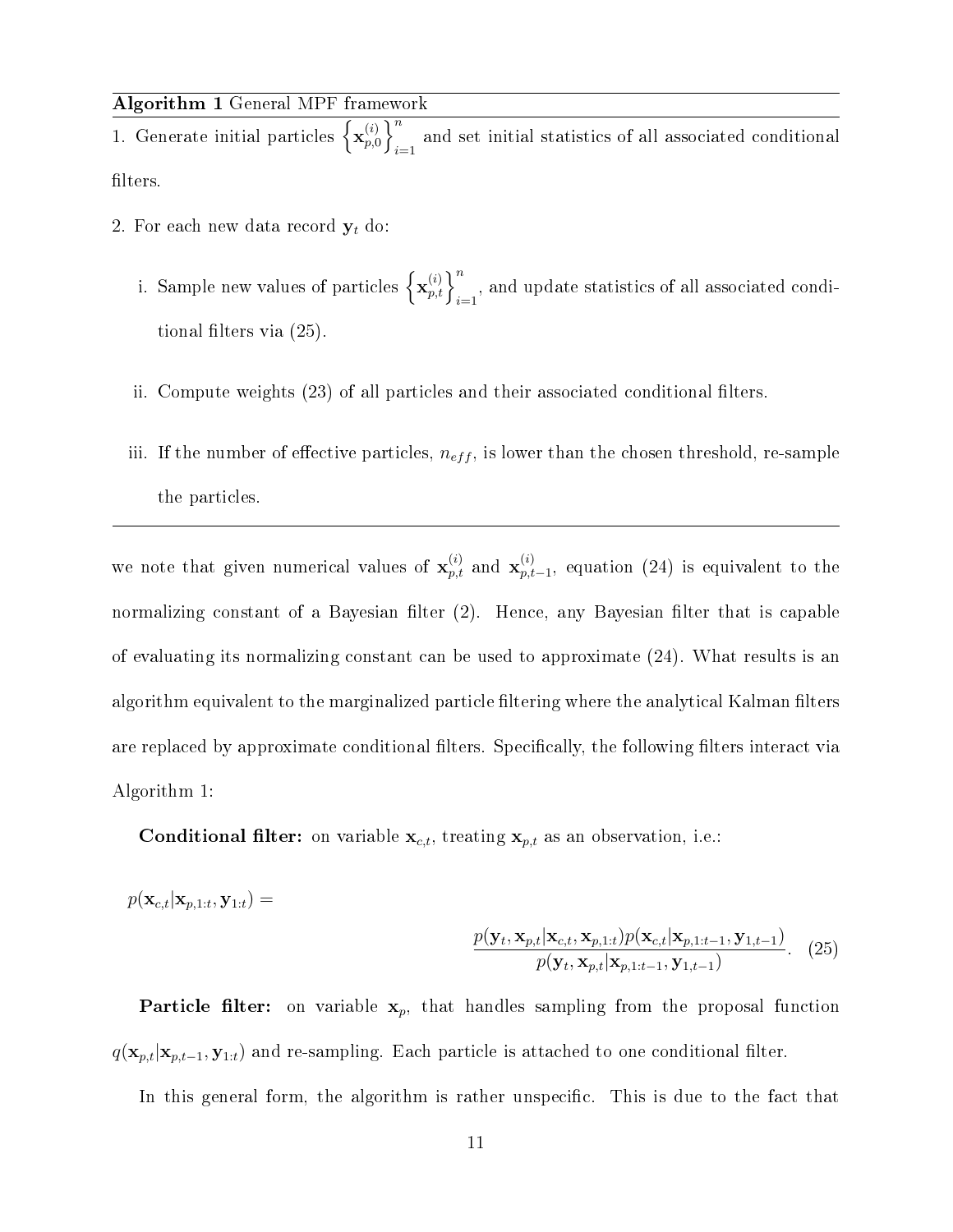arbitrary conditional filters can be combined with arbitrary particle filtering approaches. Therefore, we consider Algorithm 1 to represent a framework for designing specific filtering variants. The word framework is used to distinguish this approach from the analytical MPF.

## 3. MPF Framework for Tuning of Ensemble Filters

The key property of the MPF is partitioning of the state variable into two parts. In the original exact formulation, the choice of partitioning is fully determined by tractability of the Bayes rule (2). Finding a partitioning in the context of environmental modeling where the state variables typically obey the same equations is harder. However, the relaxed formalization of Section 2d allows to interpret  $x_{p,t}$  not as a partition of the full state but rather as an augmentation of the original state (now denoted by  $\mathbf{x}_{c,t}$ ) by nuisance parameters. What results is a framework for on-line tuning of existing filters.

The general algorithm of tuning is described in Algorithm 1, specific variants arise for the following choices:

- **Choice 1:** choose a preferred variant of the conditional filter (e.g. a variant of the ensemble filter) estimating  $\mathbf{x}_{c,t}$ ,
- **Choice 2:** choose tuning parameters of interest,  $\mathbf{x}_{p,t}$ , use them to augment the original state  $\mathbf{x}_{c,t}$  via a chosen model of their evolution,  $p(\mathbf{x}_{p,t}|\cdot)$ ,

**Choice 3:** choose a proposal density  $q(\mathbf{x}_{p,t}|\cdot)$ , e.g. the evolution model,  $q(\mathbf{x}_{p,t}|\cdot) \equiv p(\mathbf{x}_{p,t}|\cdot)$ . Different choices in each of the points above will lead to different properties of the resulting filter. The number of possible combinations of these choices is enormous, and finding guide-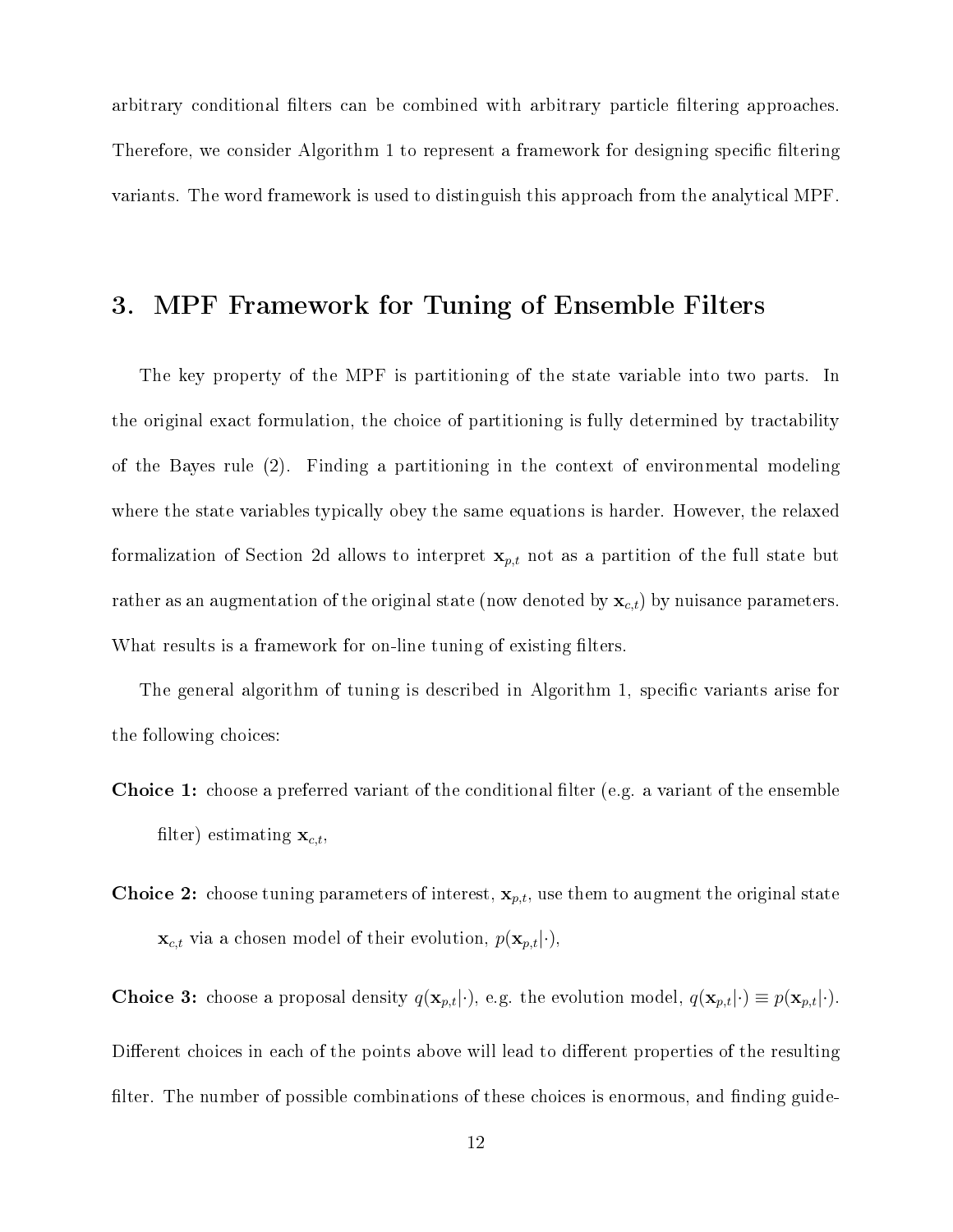lines for the best option in a given application context is a task for further research. In some applications, a physically motivated evolution model of  $\mathbf{x}_{p,t}$  may be found, while heuristic or expert-chosen models may be more appropriate in others.

a. Estimation of inflation factor, observation error variance, and length scale parameter

The techniques for compensating small ensemble issues, Section 2a1), have tuning parameters that typically need to be set-up experimentally. Substantial effort has been put into on-line estimation of the inflation factor alone (Anderson  $2007a$ ), in tandem with the observation error (Li et al. 2009), or scaling of the observation and model errors (Stroud and Bengtsson 2007). In this Section, we approach the same problem using the MPF framework with the following specific choices.

Choice 1: We have chosen the  $EnSRF$  with multiplicative inflation  $(13)$  as our conditional filter.

Choice 2: The unknown tuning parameters are: (i) the time-variant inflation factor  $\Delta_t$ , (ii) the time-variant variance of the observation error,  $r_t$ , for all observations, i.e.  $\mathbf{R}_t = r_t \mathbf{I}$ , where I is the identity matrix, and (iii) the time-varying length scale parameter  $l_t$  of the covariance localization function. Evolution of these parameters is modeled by truncated Gaussian random walks,

$$
p(\Delta_t | \Delta_{t-1}) = t \mathcal{N}(\Delta_{t-1}, \sigma_{\Delta}^2, [1, \infty]),
$$
  
\n
$$
p(r_t | r_{t-1}) = t \mathcal{N}(r_{t-1}, \sigma_r^2, [0, \infty]),
$$
  
\n
$$
p(l_t | l_{t-1}) = t \mathcal{N}(l_{t-1}, \sigma_t^2, [0, \infty]),
$$
\n(26)

where scalar parameters  $\sigma_{\Delta}$ ,  $\sigma_r$ , and  $\sigma_l$  denote the spreads of the random walks, respectively.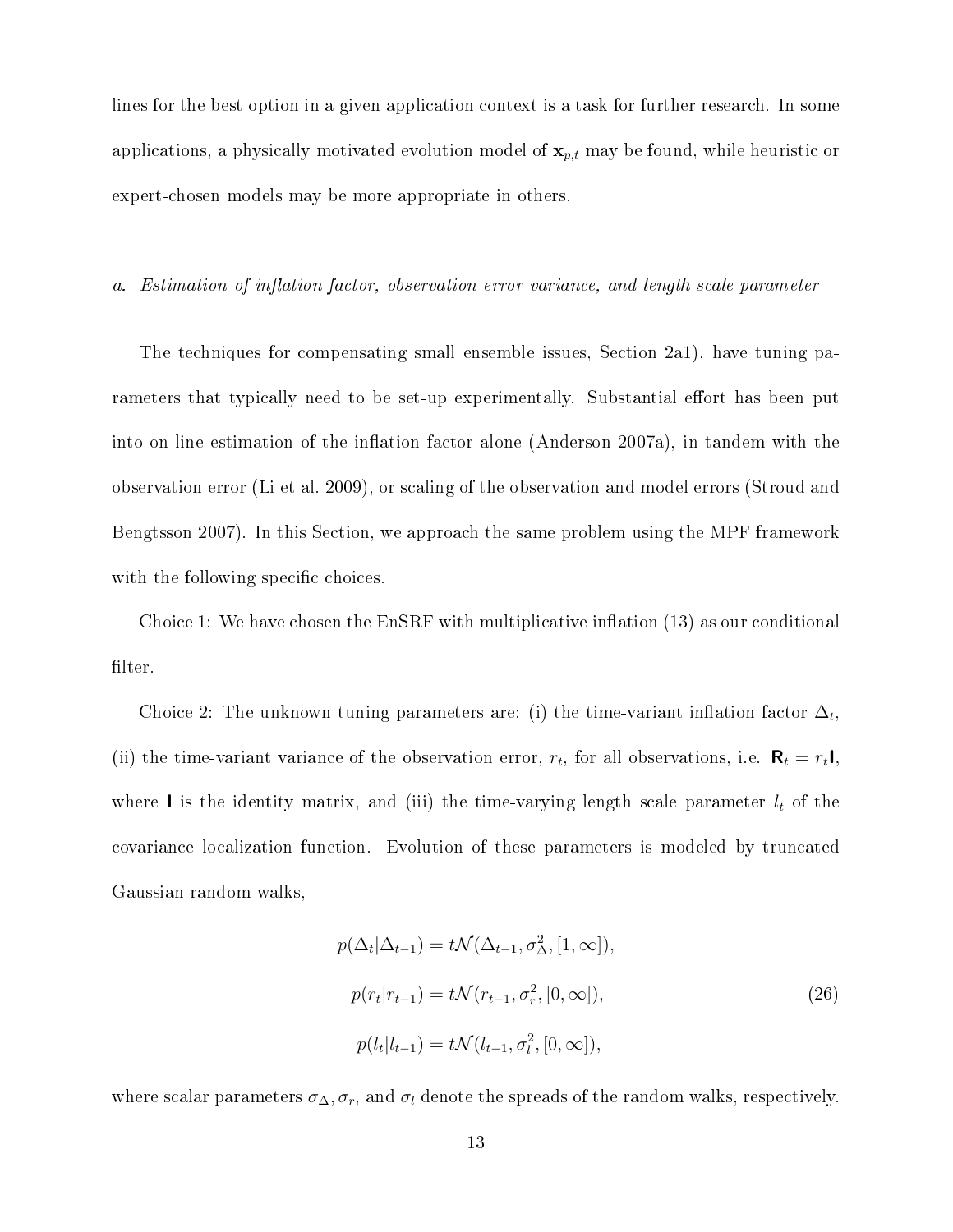Non-negativity of all considered parameters motivates truncation of support of the random walks. The augmentation of the state vector is then  $\mathbf{x}_{p,t} = [\Delta_t, r_t, l_t]^{\mathrm{T}}$ .

Choice 3: The proposal density is chosen as  $p(\mathbf{x}_{p,t}|\mathbf{x}_{p,t-1}) = p(\Delta_t|\Delta_{t-1})p(r_t|r_{t-1})p(l_t|l_{t-1}),$ under which (23) reduces to

$$
w_t^{(i)} = w_{t-1}^{(i)} p(\mathbf{y}_t | \mathbf{y}_{1:t-1}, \mathbf{x}_{p,1:t}^{(i)}),
$$
\n(27)

where  $p(\mathbf{y}_t|\mathbf{y}_{1:t-1},\mathbf{x}_{p,t}^{(i)})$  is defined by (11) now explicitly conditioned on the unknown parameters

$$
p(\mathbf{y}_t|\mathbf{y}_{1:t-1},\mathbf{x}_{p,1:t}^{(i)}) \propto \det\left(\mathbf{S}_t(\mathbf{x}_{p,1:t}^{(i)})\right)^{-\frac{1}{2}}
$$

$$
\exp\left(-\frac{1}{2}(\mathbf{y}_t-\mathbf{H}_t\bar{\mathbf{x}}_t^{b})^{\mathrm{T}}\mathbf{S}_t^{-1}(\mathbf{x}_{p,1:t}^{(i)})(\mathbf{y}_t-\mathbf{H}_t\bar{\mathbf{x}}_t^{b})\right). \quad (28)
$$

Under these choices, Algorithm 1 defines an adaptation scheme related to other approaches used in the literature. Specifically,  $(28)$  is the same equation that was used for maximum likelihood estimation of covariance parameters (Dee 1995). Maximization of this function is achieved e.g. via simplex methods (Mitchell and Houtekamer 2000). In our approach, (28) serves as a likelihood function for Bayesian estimation of the tuning parameters,  $\mathbf{x}_{p,t}$ . The variance of the random walk then models our belief in time-variability of the tuning parameters. In the special case of stationary parameters, (i.e.  $\sigma_{\Delta} = \sigma_r = \sigma_l = 0$ ), Algorithm 1 is reduced to a parallel run of  $n$  ensemble filters, each of which is accumulating the product of (28) in each step. After several hundreds of steps, majority of the weights will converge to zeros and one of them will converge to one. Such behavior is known as sample impoverishment in the particle filtering literature. The convergence of probability mass to a single point may be useful for finding the best tuned values in off-line phase. However, this degeneracy is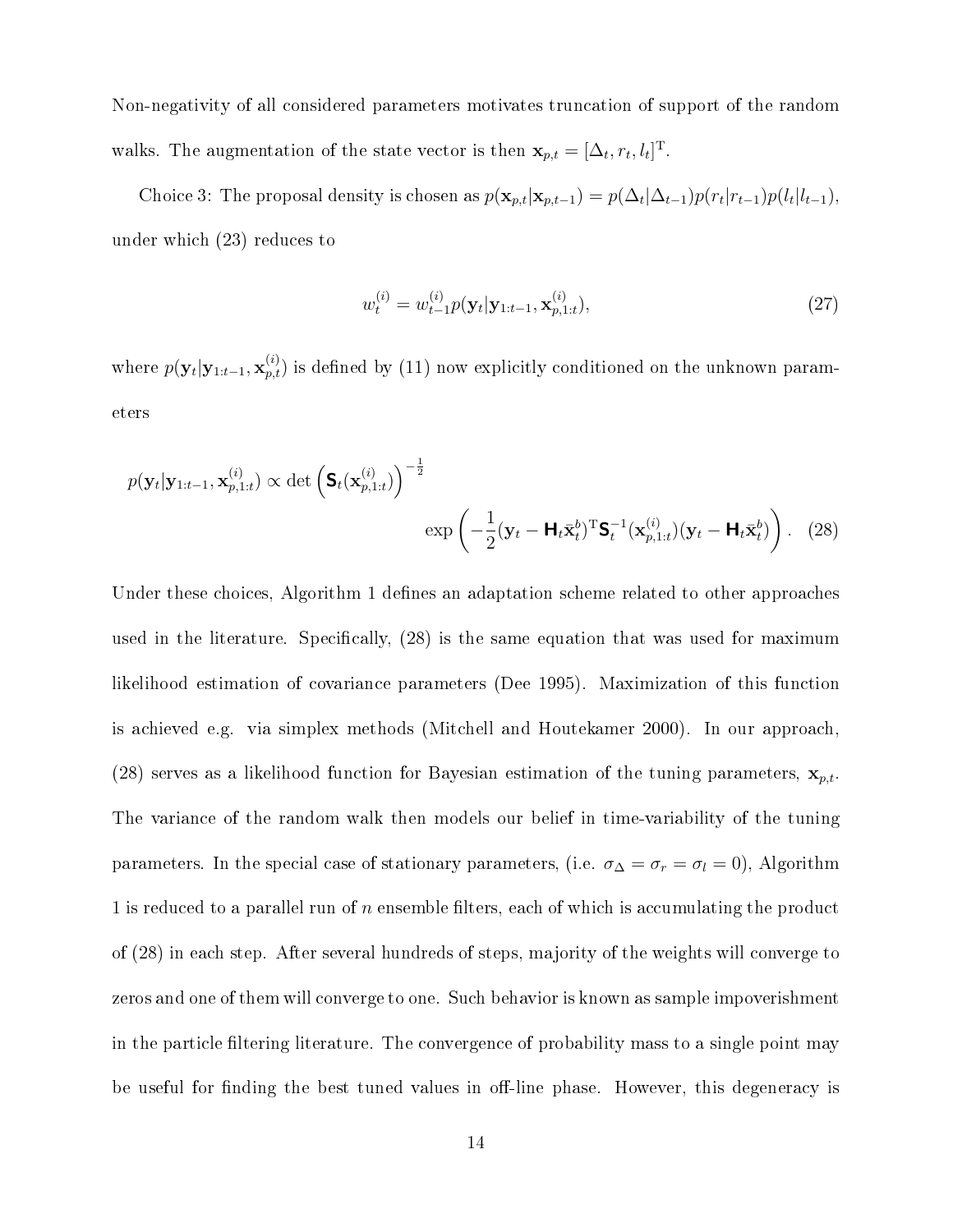undesirable for on-line application, and non-zero variances of random walks (26) have to be used.

For non-stationary parameters, each of the n filters follows a random walk of the tuning parameters. The re-sampling operation removes filters that diverged into unlikely regions, and replaces them by copies of the filters with parameters that are more likely. The area of higher likelihood is then explored by more filters in detail. This of course requires to run  $n$  ensemble filters in parallel which is computationally expensive. However, the key advantage of this approach is that it is able to optimize non-convex and multi-modal likelihood functions.

### b. Computational simplifications within the MPF framework

Parallel evaluation of n ensemble filters is computationally inefficient especially when the tuning parameters are close to each other, for example in cases when the posterior is very sharp. In that case, we may represent the posterior by a point estimate,  $\hat{\mathbf{x}}_{p,t}$ ,

$$
\hat{\mathbf{x}}_{p,t} = \sum_{i=1}^{n} w_t^{(i)} \mathbf{x}_{p,t}^{(i)},
$$
\n(29)

and explore the space of (28) only locally. This is a common approach in adaptive ensemble filtering and we will discuss its implications from the MPF point of view.

Adaptive evaluation of a single ensemble filter corresponds to approximation of the joint posterior (19) by a conditionally independent posterior

$$
p\left(\mathbf{x}_t|\mathbf{y}_{1:t}\right) \approx p\left(\mathbf{x}_{c,t}|\hat{\mathbf{x}}_{p,t},\mathbf{y}_{1:t}\right)p\left(\mathbf{x}_{p,t}|\mathbf{y}_{1:t}\right).
$$
\n(30)

The problem is then split in an interaction of a single ensemble filter and a filter on pa-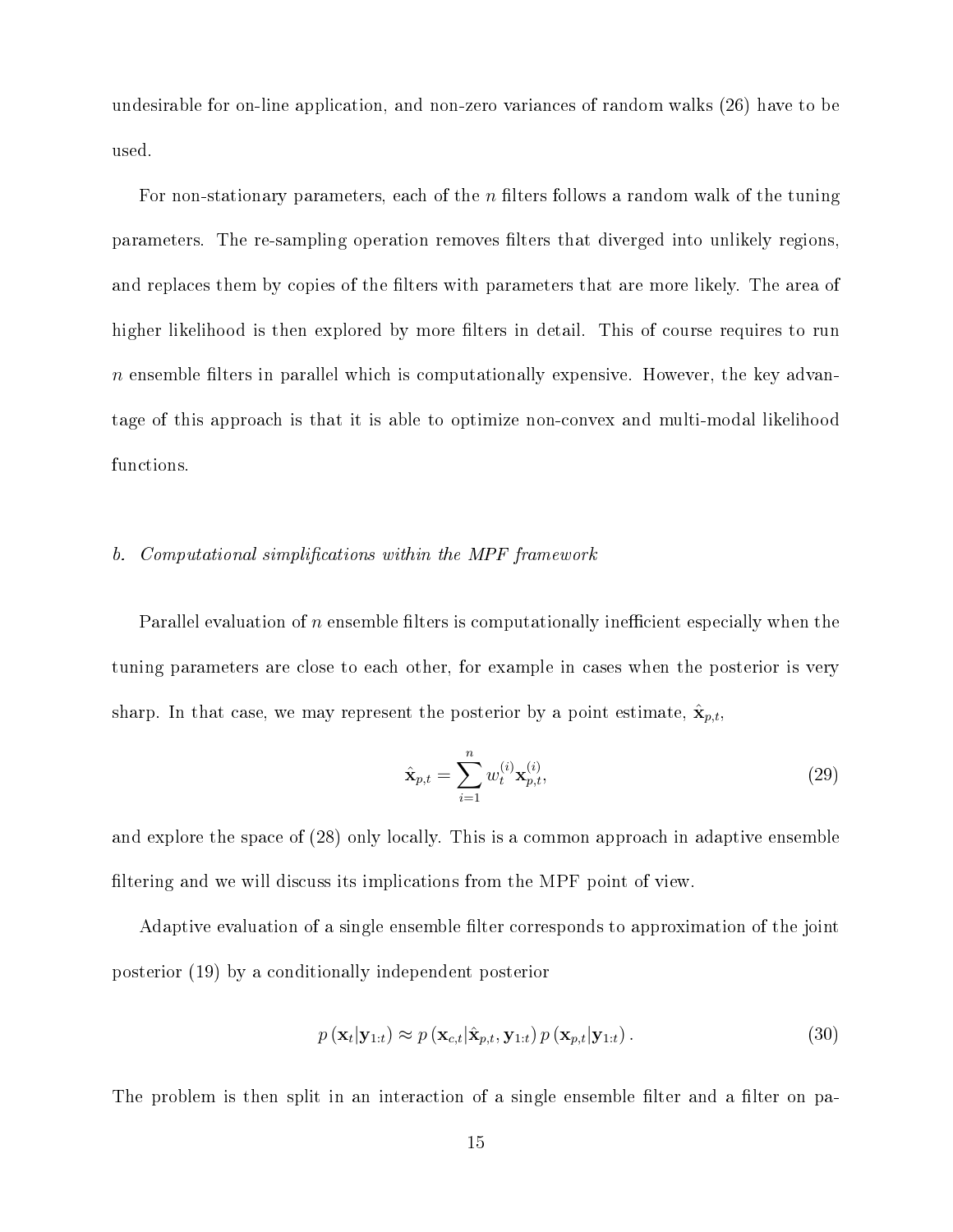Algorithm 2 Computational simplication of the MPF framework (CI-MPF)

1. Generate initial particles  $\left\{ \mathbf{x}_{n}^{(i)} \right\}$  $\overline{p\choose p}$ and set the initial statistics of the ensemble filter. 2. For each new data record  $y_t$  do:

- i. Compute weights (27), using (28) for each  $\mathbf{x}_{p,t}^{(i)}$ .
- ii. Evaluate expected value  $\hat{\mathbf{x}}_{p,t}$  (29) and use it to inflate and localize the background covariance  $\mathsf{P}_t^b$  $\frac{b}{t}$
- iii. Perform the analysis step of the ensemble filter via  $(7)-(10)$ .
- iv. If the number of effective particles,  $n_{eff}$ , is lower than the chosen threshold, re-sample the particles.

rameters, as used e.g. in (Anderson 2007a). The key difficulty of this approach is that the normalizing constant of the ensemble filter (28) is informative only about the point estimate  $\hat{\mathbf{x}}_{p,t}$  and not about its posterior density. Optimization of (28) around this value at time t is independent of the value at time  $t - 1$ . Restoration of temporal correlation between values of the parameters is achieved e.g. by the means of temporal smoothing (Li et al. 2009).

To resemble the same approach in the MPF framework, we impose additional approximation

$$
p\left(\mathbf{x}_{c,t}|\mathbf{x}_{p,t}^{(i)},\mathbf{y}_{1:t}\right) \approx p\left(\mathbf{x}_{c,t}|\hat{\mathbf{x}}_{p,t},\mathbf{y}_{1:t}\right),\tag{31}
$$

in  $(20)$  and  $(24)$ . What results is a combination of a single ensemble filter with a particle filter, Algorithm 2. Note that the MPF framework (Algorithm 1) requires n background updates and  $n$  analysis steps of the ensemble filter, while the simplified algorithm CI-MPF requires one background update,  $n + 1$  evaluations of (28), and one analysis step.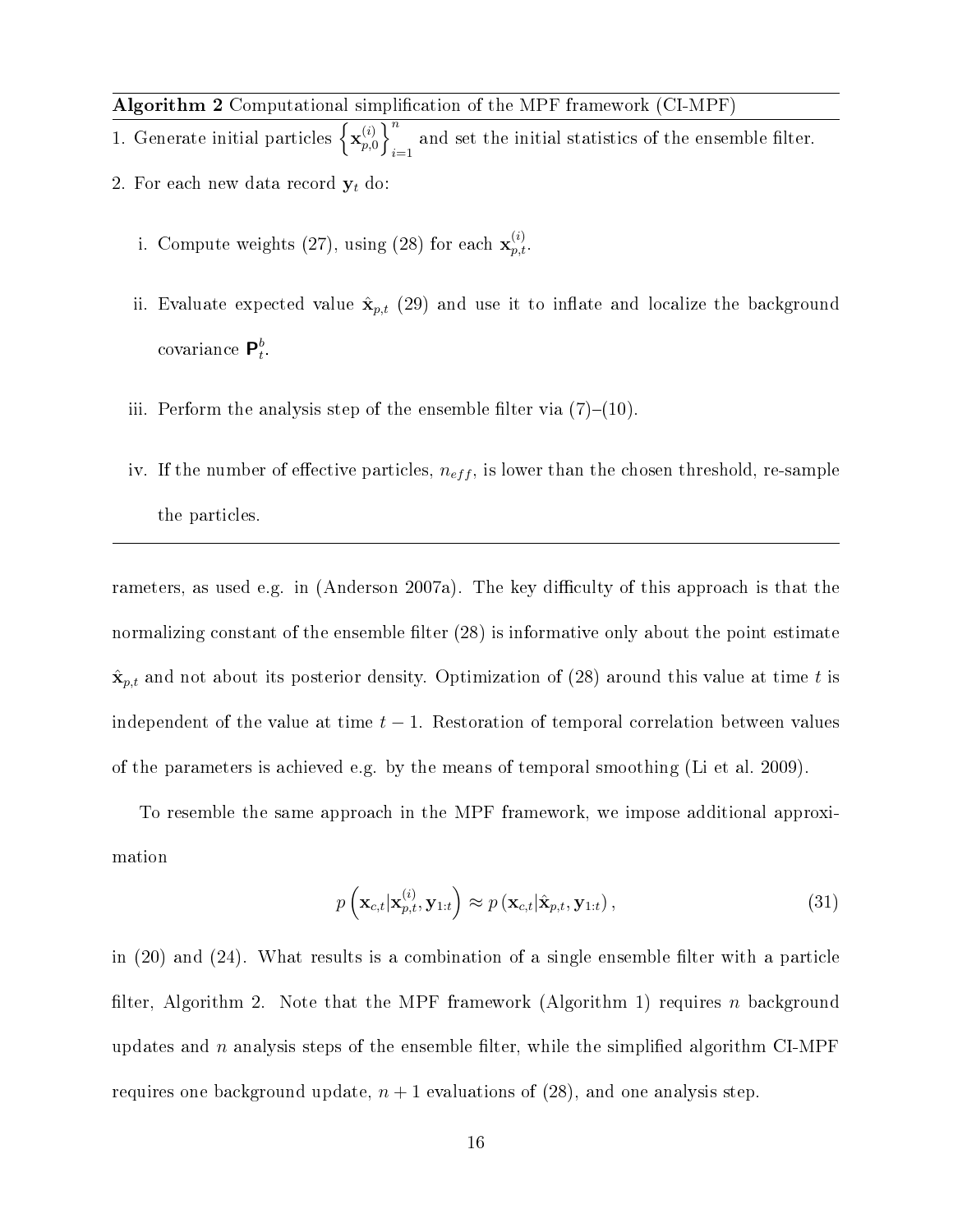Approximation  $(31)$  was first presented by Mustière et al.  $(2006)$ . We will use the label conditionally-independent MPF (CI-MPF) in this paper. Approximation of the full posterior on  $x_{p,t}$  by the expected value may seem as a coarse approximation since it looses all information about variance and higher order moments. A way to use higher order moments within this approach has been presented in  $(Sm/d)$  and Quinn 2008), however, it implies changes within the conditional filter, i.e., the ensemble filter in this case. An alternative is to use heuristic modifications that improve performance in simulations. In this paper, we have used two heuristic modifications: (i) temporal evolution of the particles is not performed between resampling steps, and (ii) the new particles are sampled from  $p(\mathbf{x}_{p,t}|\hat{\mathbf{x}}_{p,t})$ rather than  $p(\mathbf{x}_{p,t}|\mathbf{x}_{p,t}^{(i)})$ .

## 4. Simulation Studies

#### a. Lorenz 96 model

To demonstrate versatility of the method, we test the MPF approach for assimilation of the Lorenz-96 model by Lorenz and Emanuel (1998) which has been widely used in simulation studies. The model is given by

$$
\frac{dx_j}{dt} = x_{j-1}(x_{j+1} - x_{j-2}) - x_j + F,\tag{32}
$$

where F is the model forcing and  $x_i$  are variables forming a cyclic chain. We define  $x_{-1} =$  $x_{J-1}, x_0 = x_J$  and  $x_{J+1} = x_1$  to make (32) meaningful for all values of  $j = 1 \dots J$ . We use 40 variables and  $F = 8$  for the strength of forcing. The model (32) can be integrated forward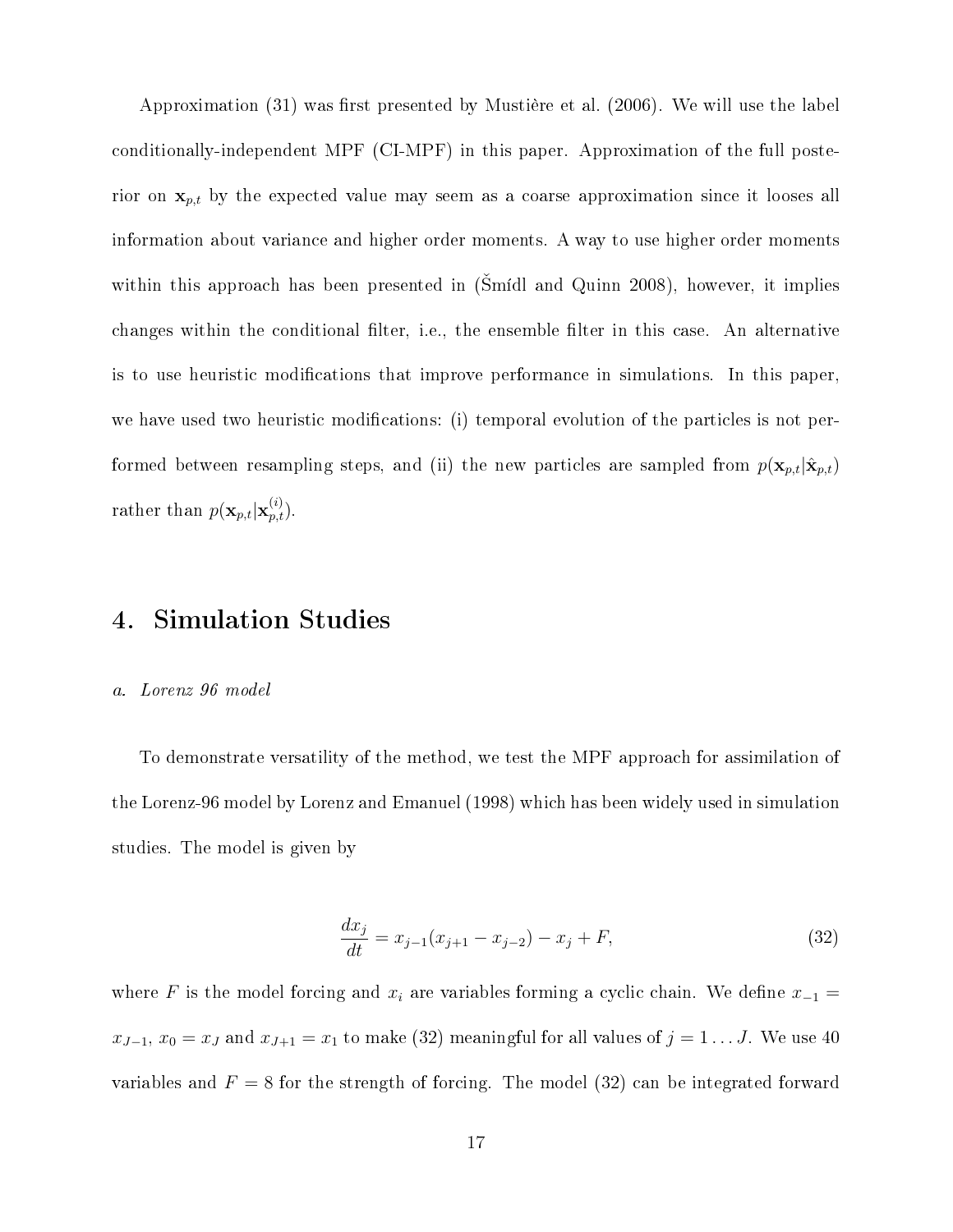with the fourth-order Runge–Kutta scheme. The system is computationally stable for step of 0.05 non-dimensional units, which is also the step of the analysis. All the experiments are performed as twin experiments.

#### b. Stationary parameters

To create a baseline for comparison of adaptive tuning strategies, we performed parallel run of EnSRFs for fixed values of  $\Delta, l$  selected on a rectangular grid, as in (Whitaker and Hamill 2002). From the Bayesian point of view, this setup corresponds to estimation of stationary parameters:

$$
p(\Delta, l|y_{1:t}) \propto p(\Delta, l) \prod_{\tau=1}^{t} p(y_{\tau}|y_{1:\tau-1}, \Delta, l), \qquad (33)
$$

where  $p(\Delta, l)$  is a prior probability density on discrete values of  $\Delta, l$  at the grid points, which is uniform, and  $p(y_\tau | y_{1:\tau-1}, \Delta, l)$  is given by (28). For numerical stability, (33) is often computed in logarithmic scale where the product is replaced by the sum of marginal log-likelihoods.

The observation data are generated from the perfect model scenario where the 'true' state was generated by integrating the Lorenz-96 model (32) for 100000 steps and the observations are generated from the true state by addition of realizations of zero-mean Gaussian noise with variance  $r = 1$ . The analysis was performed by the EnSRF with covariance localization constructed using a compactly supported fth-order piecewise rational function given by  $(4.10)$  in (Gaspari and Cohn 1999) with length scale parameter l. The results of a simulation experiment with 132 EnSRFs with 15 ensemble members,  $r = 1, \Delta = [1.0, 1.1, \ldots, 1.10]$ , and  $l = [0, 1, \ldots, 11]$  are displayed in Figure 1 in two modalities. First, the traditional RMSE is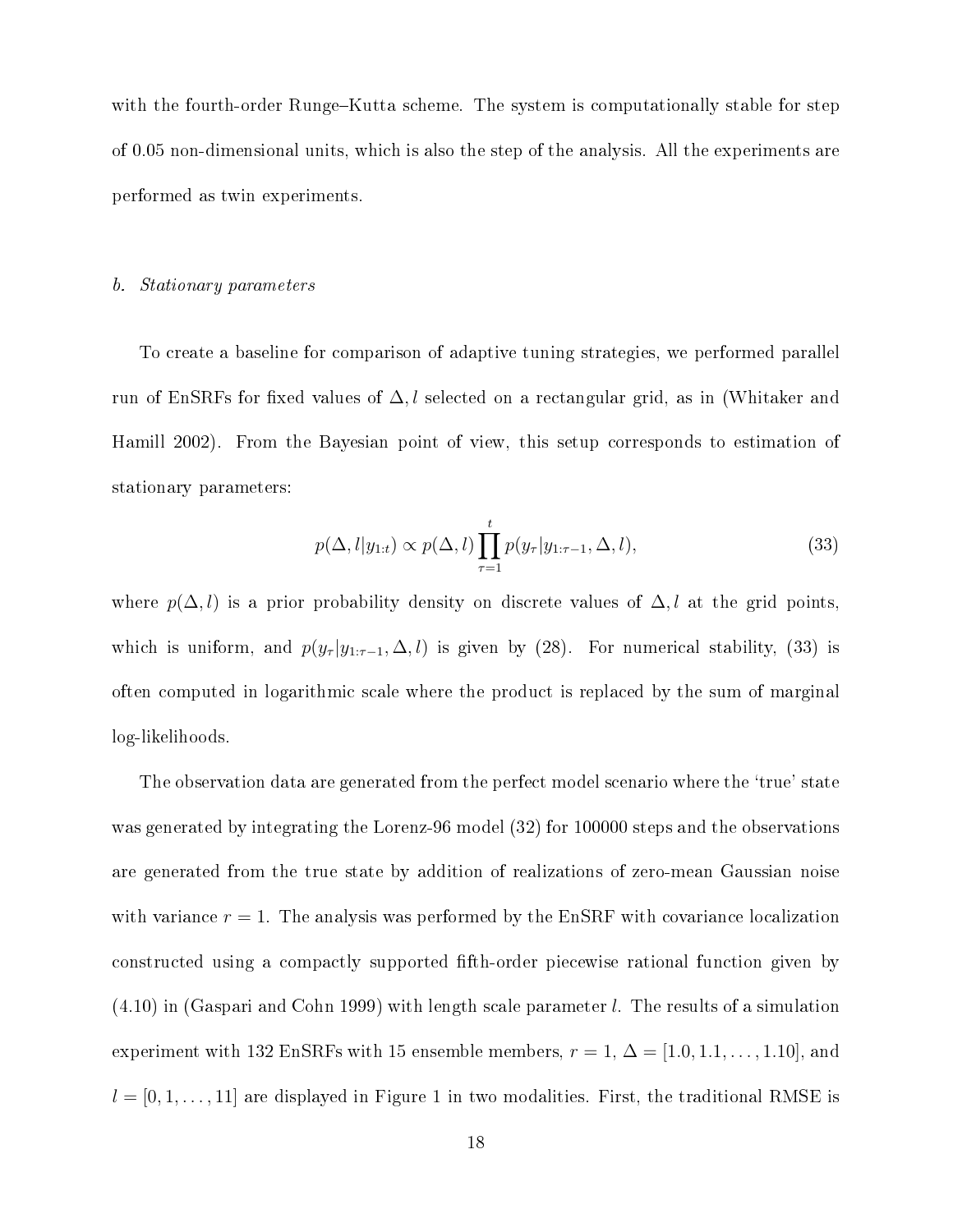computed for each couple of parameters,

RMSE = 
$$
\frac{1}{99000} \sum_{t=1000}^{100000} \sqrt{\frac{1}{40} (\mathbf{x}_t - \hat{\mathbf{x}}_{c,t})^{\mathrm{T}} (\mathbf{x}_t - \hat{\mathbf{x}}_{c,t})},
$$
(34)

where

$$
\hat{\mathbf{x}}_{c,t} = \sum_{i=1}^{n} w_t^{(i)} \overline{\mathbf{x}}_{c,t}^{(i)},
$$
\n(35)

for the MPF algorithm. Second, the sum of marginal log-likelihoods (33) within the same time intervals is displayed for illustration.

Note that the contours of the marginal log-likelihood (33) correspond closely to the contours of the RMSE. This suggests that the marginal likelihood (28) is a good measure to optimize for the best RMSE in cases where the true state values are not known. The three best choices within each modality are given in Table 1. Note that two choices  $\Delta = 1.05, l = 8$  and  $\Delta = 1.04, l = 6$ —are in the top three for both criteria. The relative differences are rather small, however, in terms of normalized posterior probability (33) the best parameters in Table 1 are  $e^{82}$  times more likely that the second best.

#### c. Adaptive Estimation in Perfect Model Scenario

The same observation data used for estimation of stationary parameters were used to estimate the time-varying parameters in two different scenarios: (i) fixed  $r_t = 1.0$ , estimated  $\Delta_t, l_t$ , and (ii) estimated  $r_t, l_t, \Delta_t$ . The particle filter is using multinomial re-sampling (Gordon et al. 1993) and  $\bar{n}_{eff} = 0.8n$ . The variances of random walks (26) for the MPF algorithm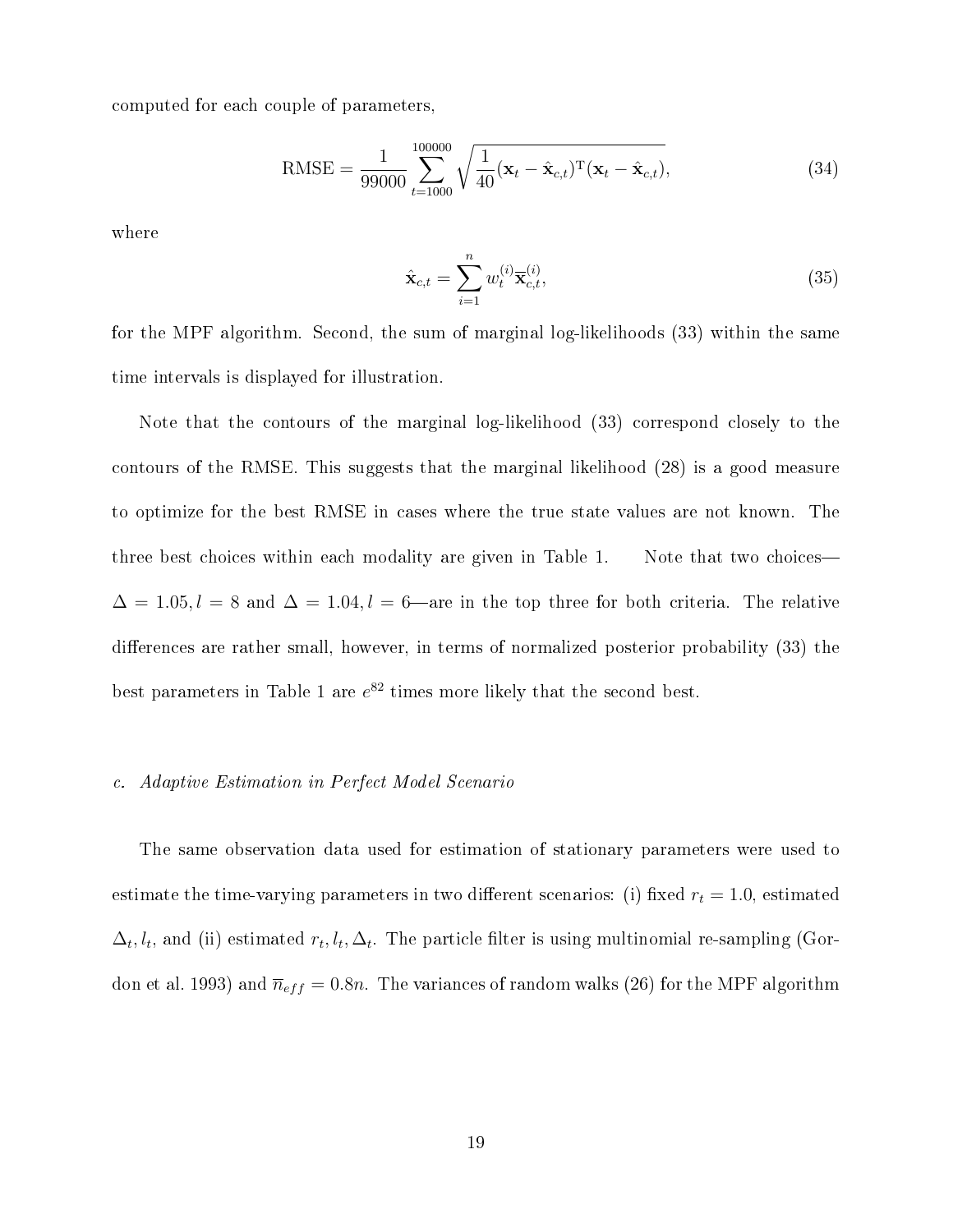were chosen as

$$
\sigma_{\Delta} = 0.01 \Delta_{t-1}^{(i)} + 0.0001,
$$
  
\n
$$
\sigma_{l} = 0.01 l_{t-1}^{(i)} + 0.0001,
$$
  
\n
$$
\sigma_{r} = 0.005 r_{t-1}^{(i)} + 0.0001.
$$
\n(36)

The CI-MPF algorithm was run with 10 times greater variances of the random walk than (36). The prior density of the tuning parameters is chosen as uniform on support  $p(r_0) = U(0.1, 4)$ ,  $p(\Delta_0) = U(1.0, 1.10), p(l_0) = U(0.11, 11.11).$ 

Results of simulations for different number of particles, both algorithms (MPF and CI-MPF), and both scenarios are displayed in Tables 2 and 3, respectively. In accordance with (Whitaker and Hamill 2002; Li et al. 2009), we ignore the first  $1000$  steps and report the results only for the subsequent steps. Illustration of the behavior of the MPF algorithm in the first 100 steps of scenario (ii) is displayed in Fig. 2 via the mean value of the posterior density and the region between minimum and maximum value of the particles. Spatial distribution of the particles for  $\Delta_t, l_t$  in scenario (i) at time steps  $t = 1,50000,100000$  is displayed in Fig. 3 on the background of contours for the stationary marginal log-likelihood from Fig. 1. We note that alignment of the particles in the middle of the stationary contour at  $t = 50000$  is a coincidence, in majority of all other time steps the cloud is a bit off the stationary optimum.

As expected, the RMSE of both tuning algorithms is steadily decreasing with increasing number of particles for all considered scenarios. The exact MPF algorithm clearly outperforms the conditionally-independent approximation CI-MPF. Note that for  $n = 10$  and higher, the MPF filter achieves better performance than the best-tuned filter. On the other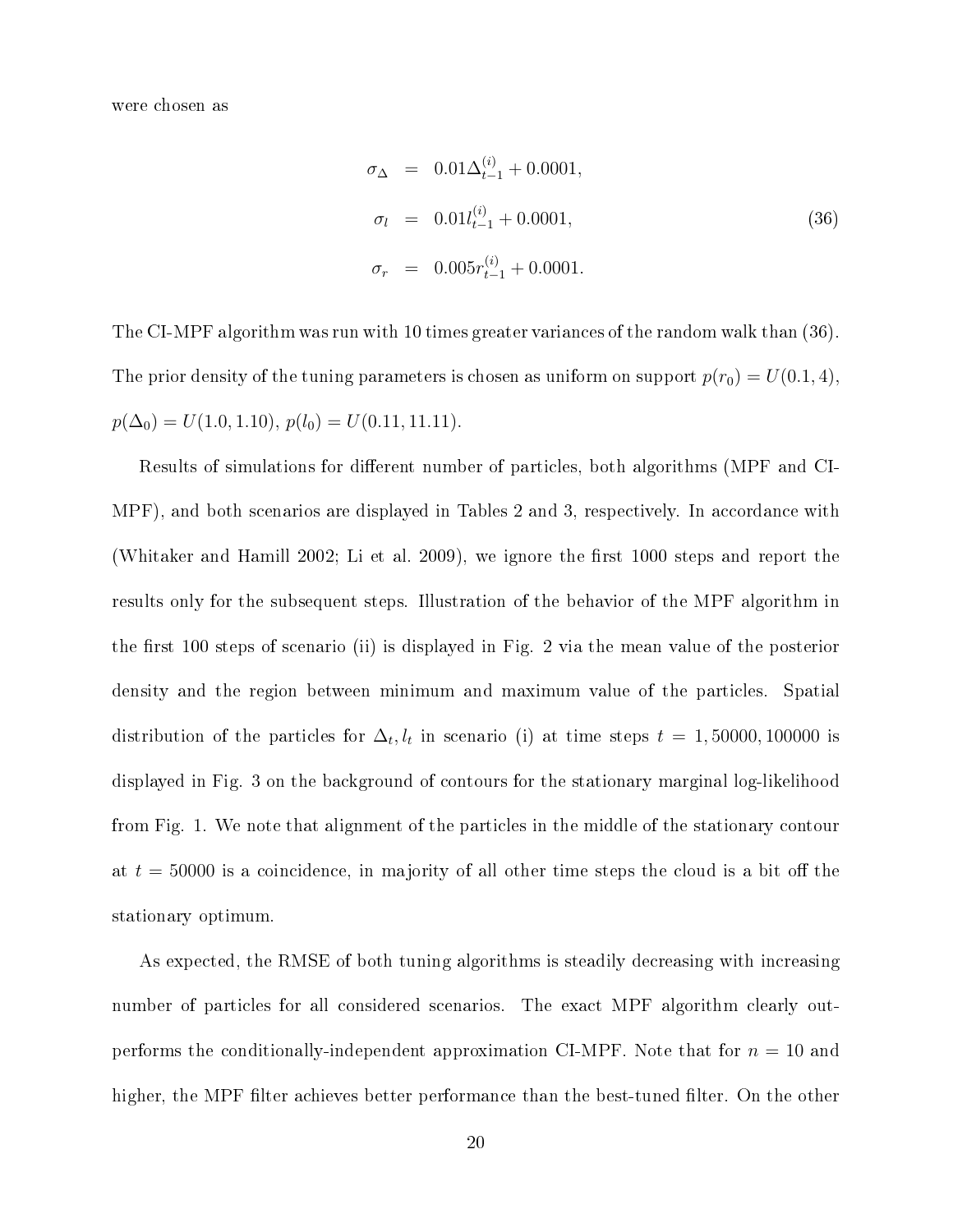hand, the CI-MPF is coming close to the best-tuned values but never better.

In the more complex scenario of tuning all three parameters, we can observe much higher gap between the performance of MPF and CI-MPF, Table 3. The MPF algorithm achieves only negligible increase of the RMSE over the scenario with known  $r$ , while CI-MPF is significantly worse. Especially with  $n = 5$ , the overall performance of the CI-MPF algorithm is severely degraded. This is caused by an instability in estimation that occurred around time  $t = 90000$ , see Fig. 4. Much smaller anomalies of a similar kind occur for all tested numbers of particles in the CI-MPF algorithm, while no such anomaly occurred in any run of the MPF algorithm. These anomalies also do not occur in any run of the CI-MPF algorithm of the simple scenario with known  $r$ . Therefore, we conjecture that with increasing uncertainty in  $\mathbf{x}_{p,t}$  the enforced locality of approximation (30) is quickly loosing accuracy.

We note that good performance of the adaptive tuning was achieved for as low as 10 particles. This result is especially promising since it suggests that even more challenging assimilation scenarios can be handled at comparable computational complexity. This is particularly true for the exact MPF algorithm since addition of one extra tuning parameter had negligible impact on the performance.

#### d. Model with Random Perturbations

For comparison with (Li et al. 2009), we tested the MPF algorithms on data simulated with model  $(32)$  with additive random perturbations

$$
\frac{dx_j}{dt} = x_{j-1}(x_{j+1} - x_{j-2}) - x_j + F + \alpha e_t,
$$
\n(37)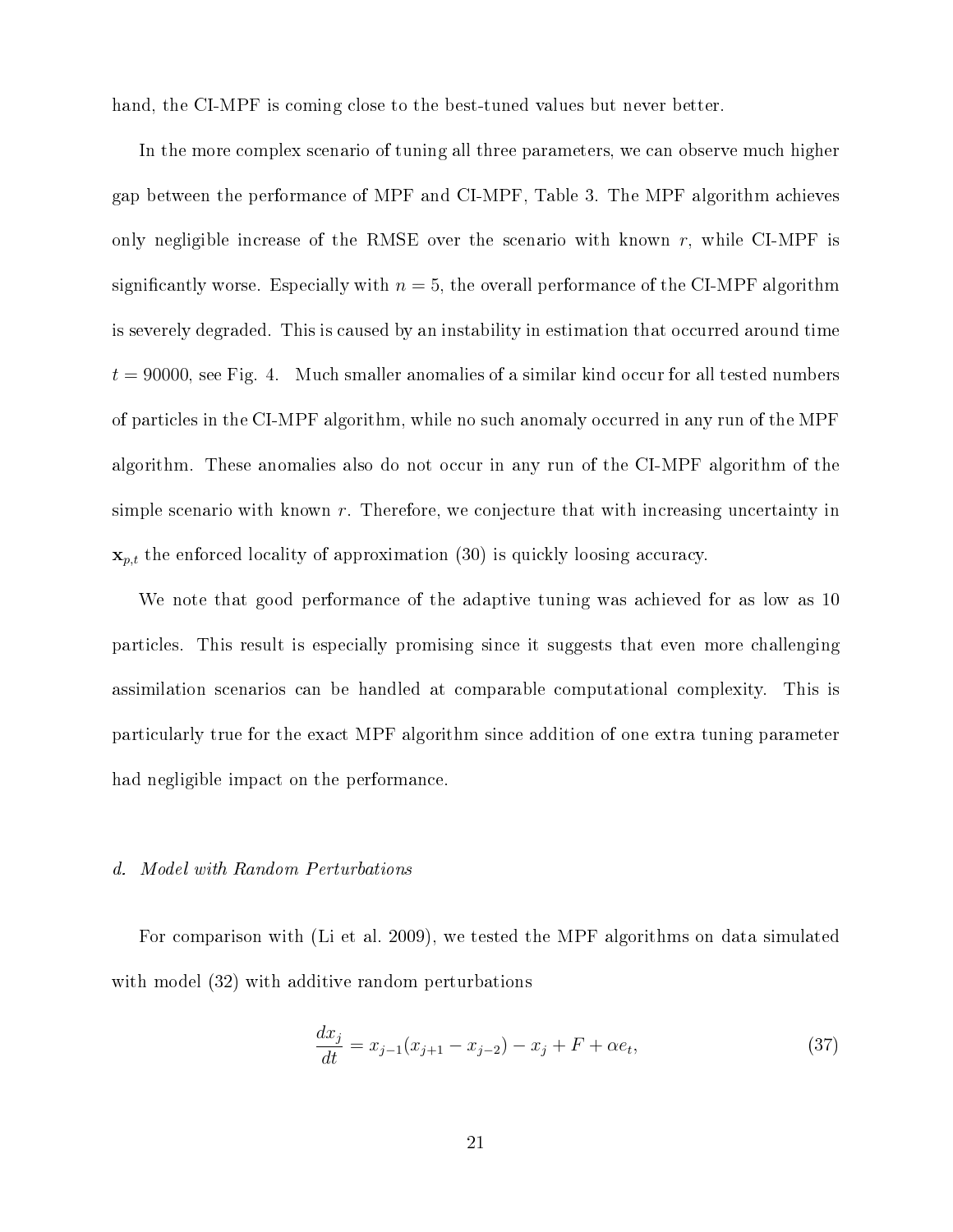where  $e_t$  is Gaussian distributed noise with zero-mean and unit variance. The observed data were generated using model (37) with  $\alpha = 4$  for 100000 steps. The same setup of the EnSRF as in the previous experiments was used, including the same initial conditions. Results of estimation for the 100000 steps are displayed in Table 4. Since parameter  $\alpha$  is stationary, the time evolution of the parameter estimates  $\hat{\Delta}_t, \hat{l}_t$  using MPF is reaching the stationary values in Table 4 after the initial convergence period. However, convergence of the CI-MPF filter is much slower, causing large std in Table 4.

Note that the additive noise was compensated by higher values of  $\hat{\Delta}_t$  and lower values of  $\hat{l}_t$  than that of the perfect model, Table 3. This is in agreement with findings of Li et al. (2009) and also expected because  $\alpha$  is increasing the background covariance (reflected by higher inflation) and decreasing correlation between elements of the state vector (reflected by lower length scale).

For testing the tracking properties of the MPF algorithms, we have designed a scenario with time varying  $\alpha_t$  according to a triangular profile. Posterior densities of the parameters obtained using the MPF algorithm are displayed in Fig. 5. For this experiment, we increased the variances of random walks (26) to

> $\sigma_{\Delta}$  = 0.01 $\Delta_{t-1}^{(i)}$  + 0.001,  $\sigma_l = 0.01 l_{t-1}^{(i)} + 0.001,$  $\sigma_r = 0.01 r_{t-1}^{(i)} + 0.01.$

In this case, the CI-MPF algorithm was unable to follow the change in the parameters, confirming the observation of its slower convergence from the experiment with stationary  $\alpha$ . This experiment also confirms the trend of increasing  $\Delta_t$  and decreasing  $l_t$  with increasing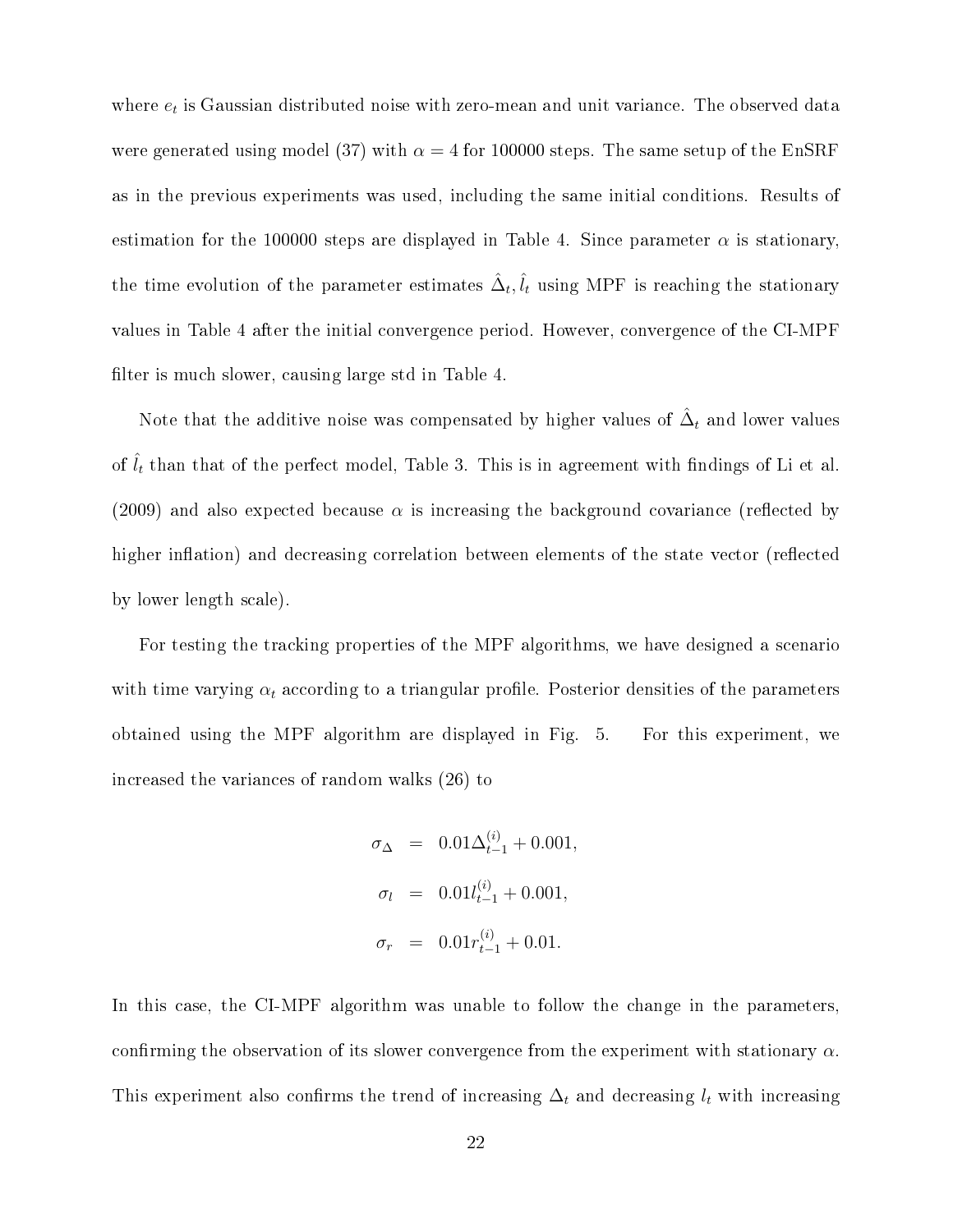$\alpha_t$ . Note that when  $\alpha$  returns to the stationary values, so do the estimates of the tuning parameters.

## 5. Discussion and Conclusion

The purpose of this paper is to present Marginalized Particle Filtering (also known as Rao-Blackwellized filtering) as an attractive tool for research of data assimilation methods in environmental modeling and especially for tuning of ensemble filters. The method is based on partitioning of the state (or unknown parameters) into two parts: (i) unknowns estimated by a conditional filter, and (ii) unknowns estimated by a particle filter. The original MPF assumes that the conditional filter is analytically tractable. In this paper, we propose to replace the analytical filters by the ensemble filters. The resulting algorithm allows to address the problem of tuning of the ensemble filters. We have shown that the number of particles needed to achieve acceptable performance is rather low, for example 10 particles are sufficient to achieve on-line tuning of the inflation factor and the length scale parameter in the EnSRF for the 40-dimensional Lorenz model. Furthermore, we have shown that the approach easily extends to estimation of unknown variance of the observation error and potentially any other tuning parameters. Once again, 10 particles were sufficient to achieve performance comparable to that of the best-tuned filter.

Computational cost of the MPF framework is high since it requires running  $n \text{ EnSRFs}$  in parallel. An attempt to reduce the cost was presented using the enforcement of conditional independence, resulting in an algorithm that adapts a point estimate of parameters for a single EnSRF. Similarities of this CI-MPF algorithm to previously published methods were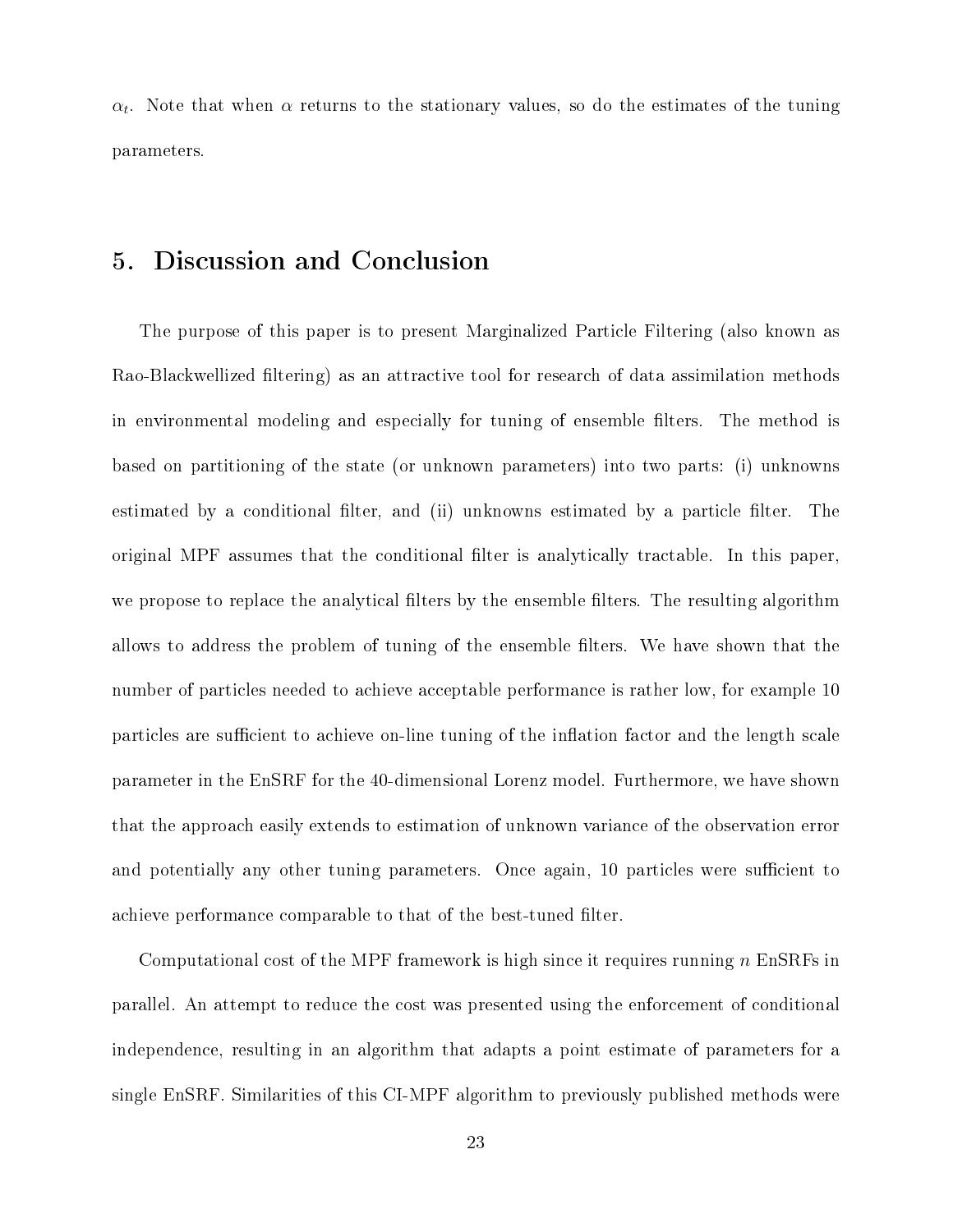discussed. The CI-MPF algorithm performed well only on simple scenarios with tuning of low number of stationary parameters where it was significantly faster than the exact MPF algorithm. However, in more demanding scenarios its performace significatly dropped. We expect that advantages of parallel evaluation of ensemble filters over adaptation of a single ensemble filter will become apparent in even more demanding scenarios. Computational complexity may prevent its operational use, however, it may be an important tool for gaining insight into the ensemble filters in the same spirit as in (Anderson 2007b).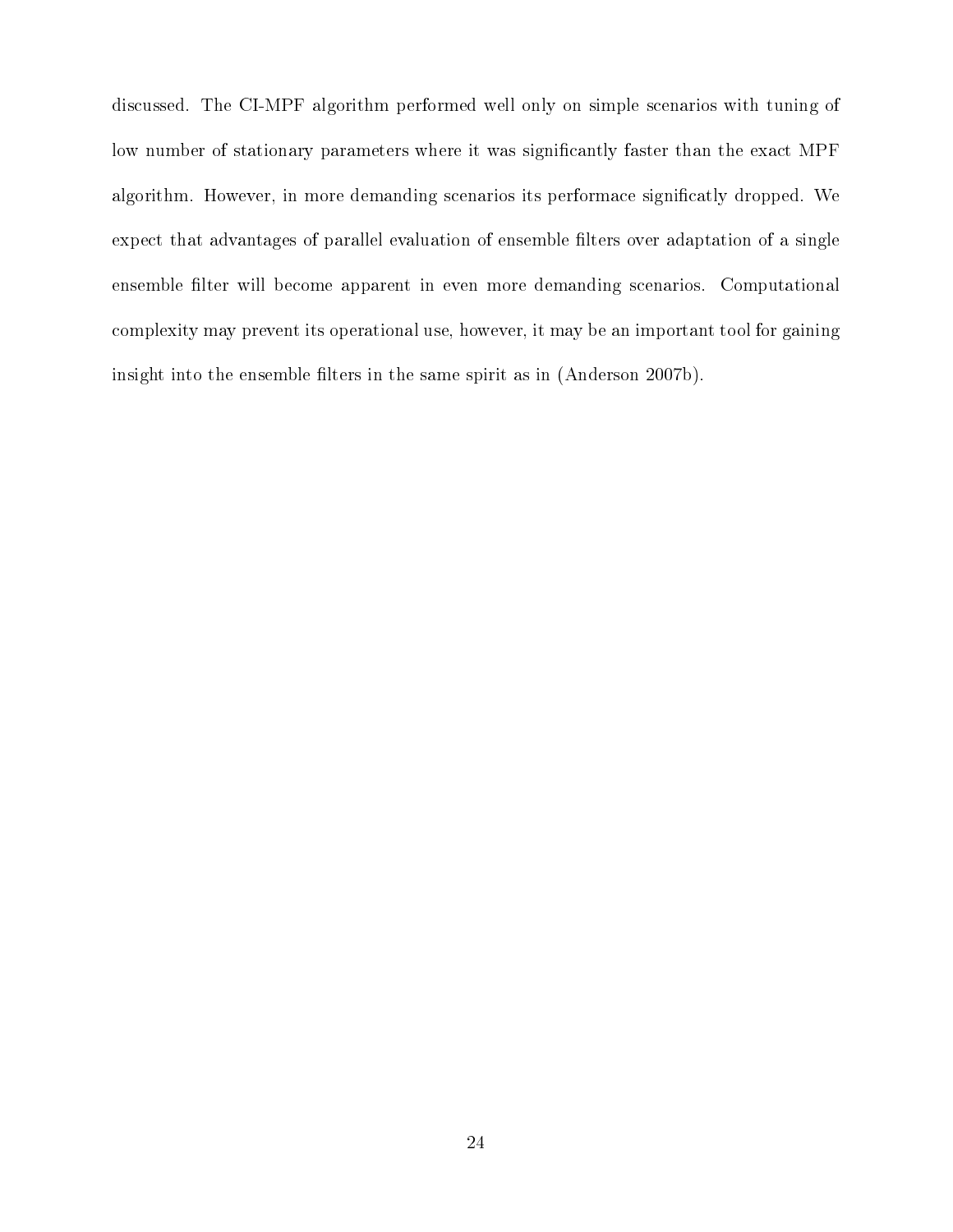## References

- Anderson, J., 2001: An ensemble adjustment Kalman filter for data assimilation. Monthly weather review,  $129(12)$ ,  $2884-2903$ .
- Anderson, J., 2007a: An adaptive covariance inflation error correction algorithm for ensemble filters. Tellus A, 59  $(2)$ , 210-224.
- Anderson, J., 2007b: Exploring the need for localization in ensemble data assimilation using a hierarchical ensemble filter. Physica D: Nonlinear Phenomena, 230  $(1-2)$ , 99-111.
- Anderson, J. and S. Anderson, 1999: A Monte Carlo implementation of the nonlinear filtering problem to produce ensemble assimilations and forecasts. Monthly Weather Review, 127, 2741-2758.
- Anderson, J., S. Anderson, I. Metron, and V. Reston, 1999: A Monte Carlo implementation of the nonlinear filtering problem to produce ensemble assimilations and forecasts. Monthly Weather Review, 127, 12.
- Bocquet, M., C. Pires, and L. Wu, 2010: Beyond Gaussian statistical modeling in geophysical data assimilation. Monthly Weather Review,  $138$ , 2999-3023.
- Burgers, G., P. Van Leeuwen, and G. Evensen, 1998: Analysis scheme in the ensemble Kalman filter. Monthly Weather Review,  $126(6)$ , 1719–1724.
- Dee, D., 1995: On-line estimation of error covariance parameters for atmospheric data assimilation. Monthly weather review,  $123(4)$ ,  $1128-1145$ .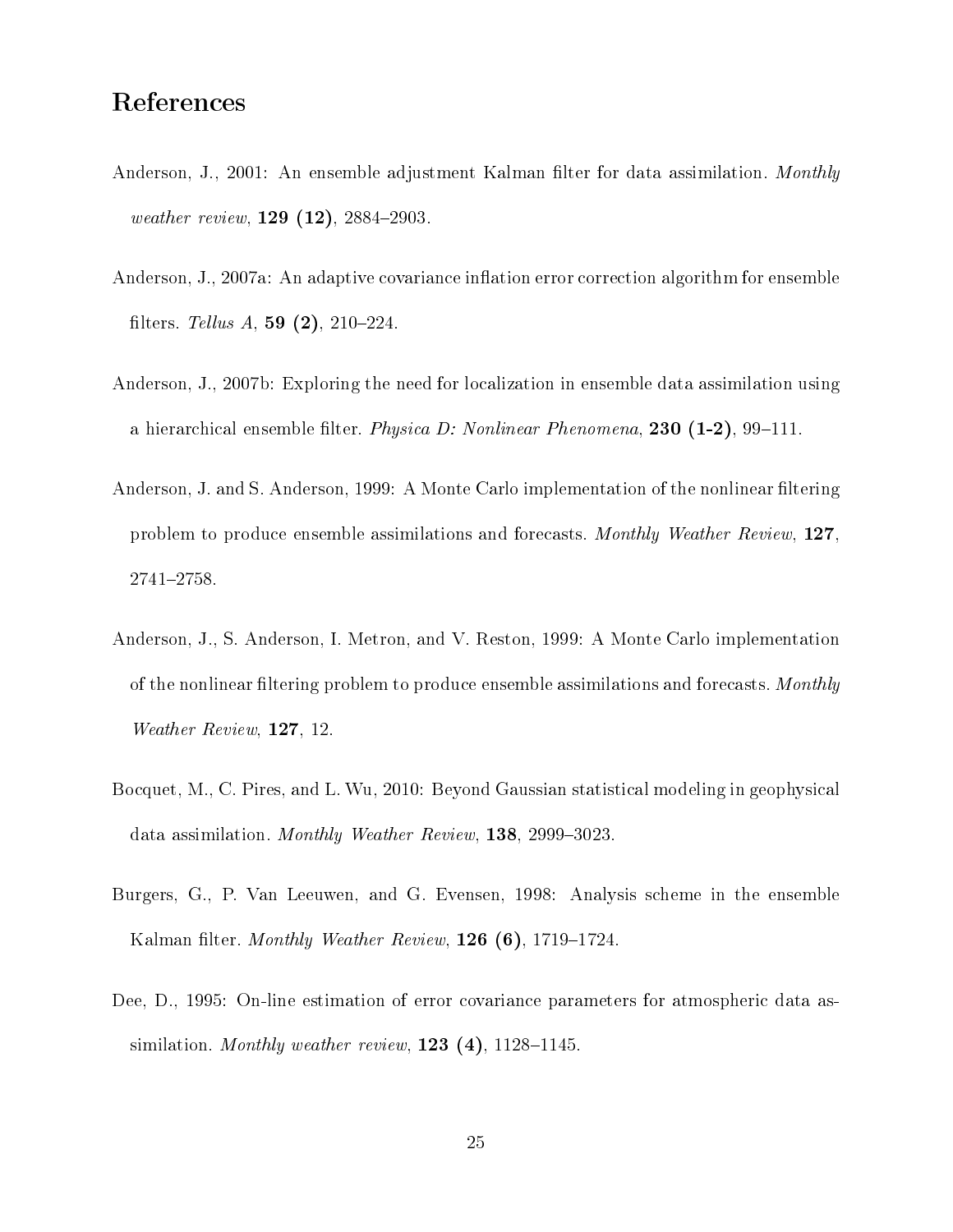- Doucet, A., N. de Freitas, and N. Gordon, (Eds.) , 2001: Sequential Monte Carlo Methods in Practice. Springer.
- Doucet, A., N. de Freitas, K. Murphy, and S. Russell, 2000: Rao-Blackwellised particle filtering for dynamic Bayesian networks. Proceedings of the Sixteenth Conference on Un $certainty$  in Artificial Intelligence, 176–183.
- Evensen, G., 1994: Sequential data assimilation with a nonlinear quasi-geostrophic model using Monte Carlo methods to forecast error statistics. Journal of Geophysical Research, 99, 10 143-10 162.
- Gaspari, G. and S. Cohn, 1999: Construction of correlation functions in two and three dimensions. Quarterly Journal of the Royal Meteorological Society,  $125$  (554), 723–758.
- Gordon, N., D. Salmond, and A. Smith, 1993: Novel approach to nonlinear/non-Gaussian Bayesian state estimation. IEE, Vol. 140, 107-113.
- Houtekamer, P. and H. Mitchell, 1998: Data assimilation using an ensemble Kalman filter technique. Monthly Weather Review,  $126$  (3), 796-811.
- Ide, K., P. Courtier, M. Ghil, and A. Lorenc, 1997: Unified notation for data assimilation: Operational, sequential and variational. J. Met. Soc. Japan,  $75$  (1B), 181–189.
- Li, H., E. Kalnay, and T. Miyoshi,  $2009$ : Simultaneous estimation of covariance inflation and observation errors within an ensemble Kalman filter. Quarterly Journal of the Royal Meteorological Society,  $135$  (639), 523-533.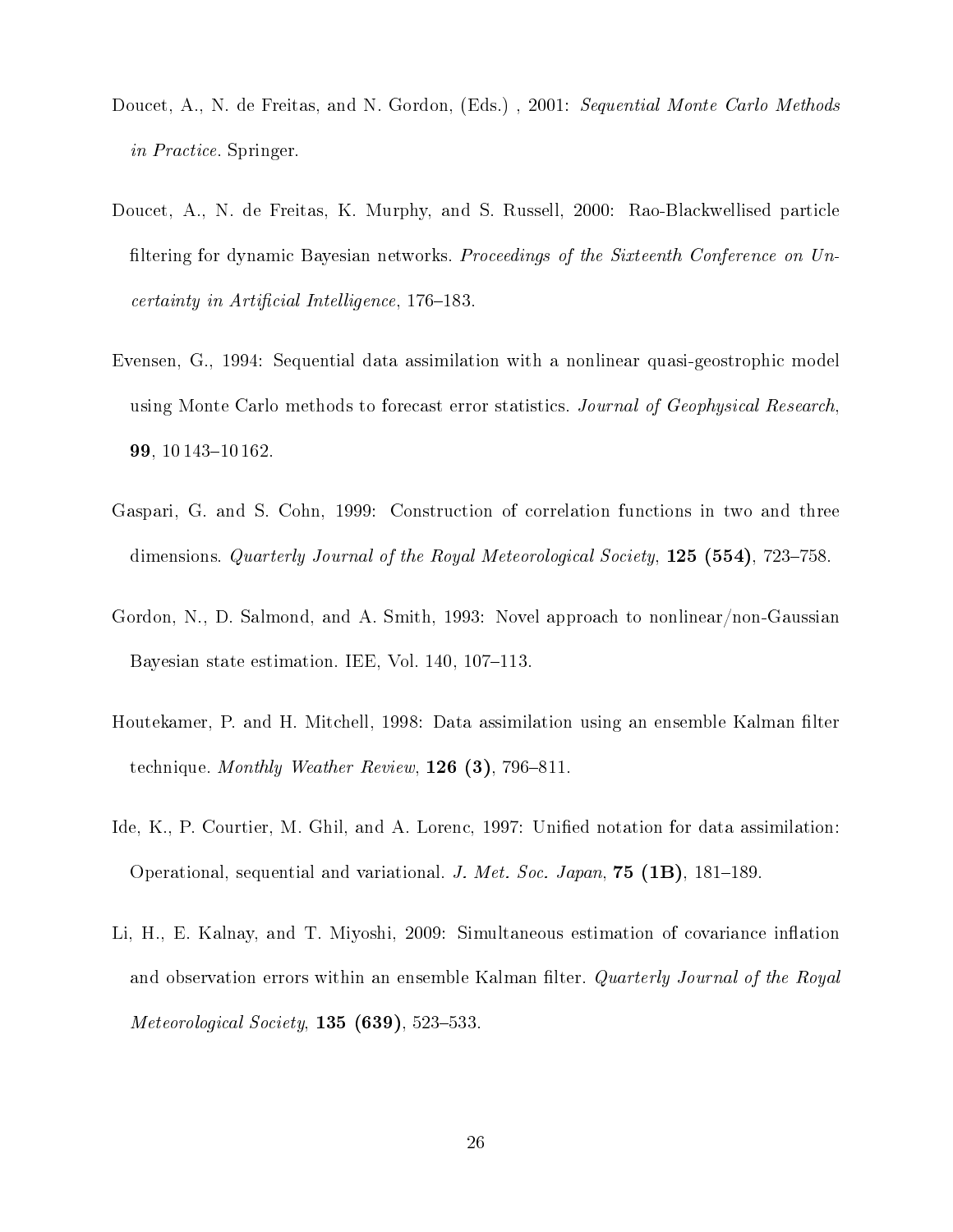- Lorenz, E. and K. Emanuel, 1998: Optimal sites for supplementary weather observations: Simulation with a small model. Journal of the Atmospheric Sciences, 55, 399–414.
- Mitchell, H. and P. Houtekamer, 2000: An adaptive ensemble Kalman filter. Monthly Weather  $Review, 128 (2), 416-433.$
- Mustière, F., M. Bolić, and M. Bouchard, 2006: A modified Rao-Blackwellised particle filter. Proceedings of the IEEE conference on Acoustics, Speech, and Signal Processing, Toulouse, France.
- Nakano, S., G. Ueno, and T. Higuchi, 2007: Merging particle filter for sequential data assimilation. Nonlinear Processes in Geophysics,  $14$  (4), 395–408.
- Peterka, V., 1981: Bayesian approach to system identification. Trends and Progress in System *identification*, P. Eykhoff, Ed., Pergamon Press, Oxford, 239–304.
- Pham, D., 2001: Stochastic methods for sequential data assimilation in strongly nonlinear systems. Monthly Weather Review,  $129$ ,  $1194-1207$ .
- Schön, T., F. Gustafsson, and P.-J. Nordlund, 2005: Marginalized particle filters for mixed linear/nonlinear state-space models. IEEE Transactions on Signal Processing, 53, 2279– 2289.
- Smídl, V. and A. Quinn, 2008: Variational bayesian filtering. IEEE Transactions on Signal *Processing*, 56  $(10)$ , 5020-5030.
- Snyder, C., T. Bengtsson, P. Bickel, and J. Anderson, 2008: Obstacles to high-dimensional particle filtering. Monthly Weather Review, 136, 4629-4640.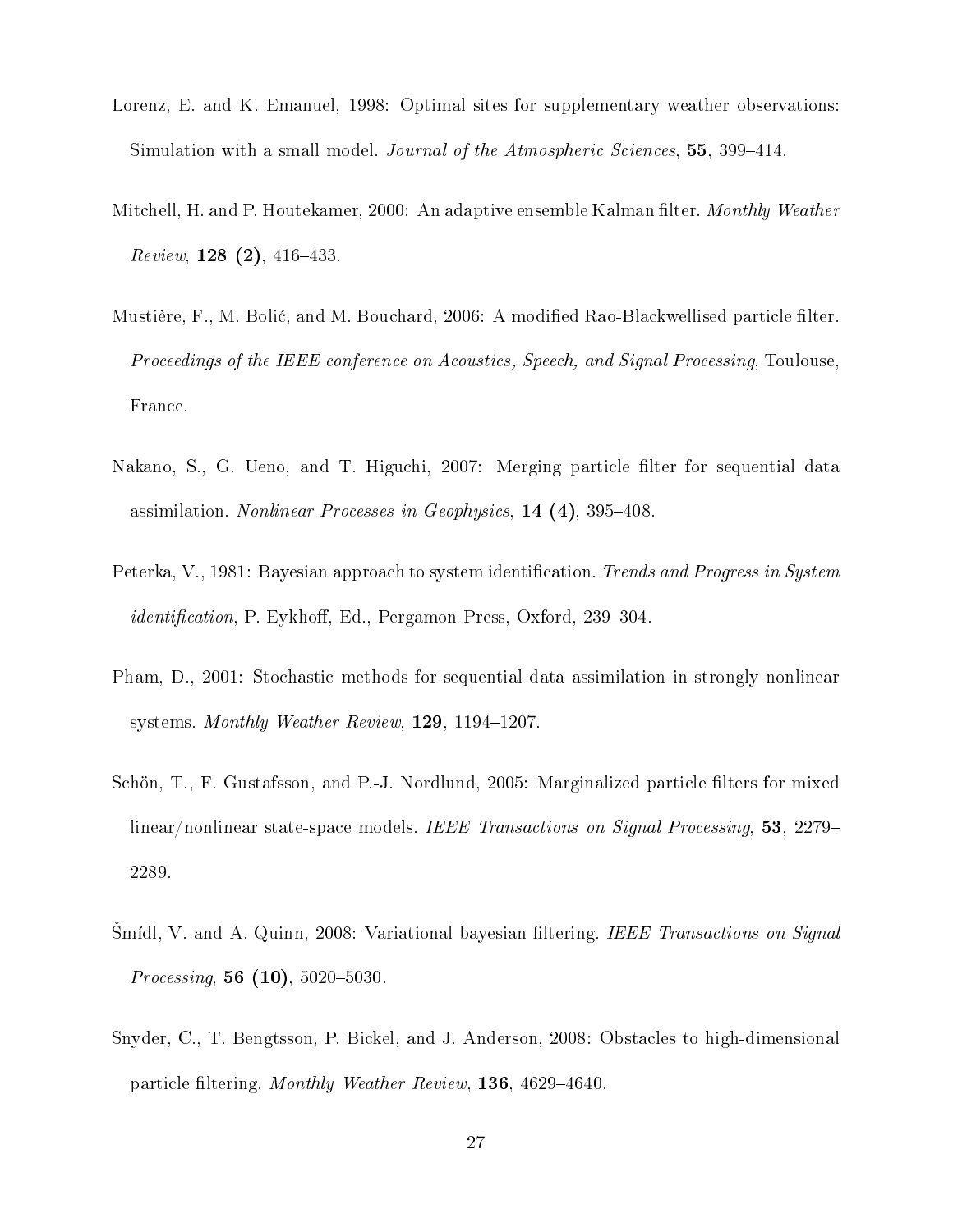- Stroud, J. and T. Bengtsson, 2007: Sequential state and variance estimation within the ensemble kalman filter. Monthly Weather Review,  $135$  (9),  $3194-3208$ .
- Tippett, M., J. Anderson, C. Bishop, T. Hamill, and J. Whitaker, 2003: Ensemble Square Root Filters\*. Monthly Weather Review, 131, 1485-1490.
- Van Leeuwen, P., 2009: Particle Filtering in Geophysical Systems. Monthly Weather Review, 137  $(12)$ , 4089-4114.
- Vossepoel, F. and P. Van Leeuwen, 2007: Parameter estimation using a particle method: Inferring mixing coefficients from sea level observations. Monthly weather review,  $135(3)$ ,  $1006 - 1020$ .
- Whitaker, J. and T. Hamill, 2002: Ensemble data assimilation without perturbed observations. Monthly Weather Review,  $130, 1913-1924$ .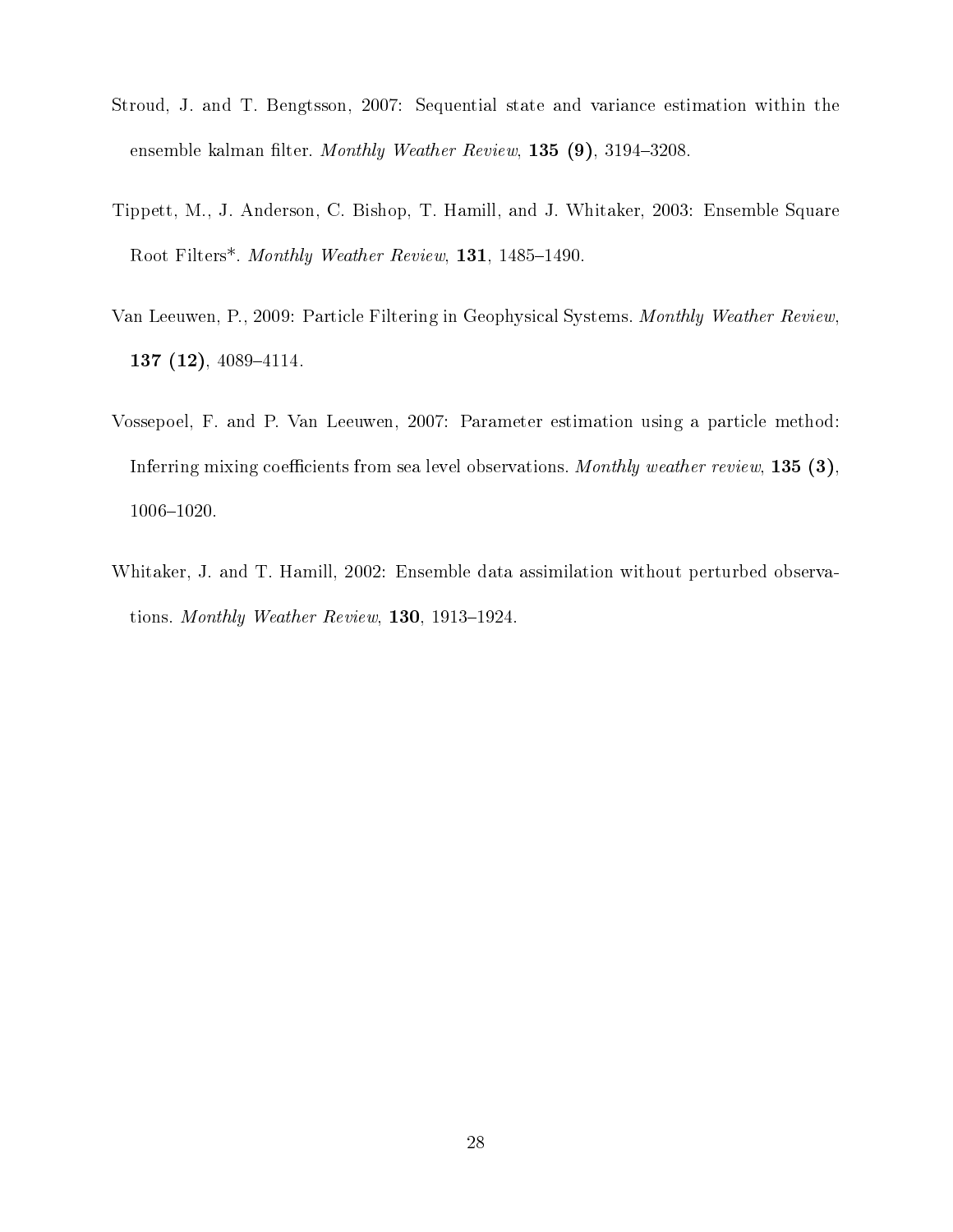## List of Tables

- 1 Best stationary choices of nuisance parameters for EnSRF according to two criteria. 30
- 2 Adaptive tuning of  $\mathbf{x}_{p,t} = [\Delta_t, l_t]^T$  and the resulting analysis RMSE error, averaged over assimilation steps between  $t = 1000$  and  $t = 100000$ , std denotes standard deviation of the estimates from the mean over time. 31
- 3 Adaptive tuning of  $\mathbf{x}_{p,t} = [\Delta_t, r_t, l_t]^T$  and the resulting analysis RMSE error, averaged over assimilation steps between  $t = 1000$  and  $t = 100000$ , std denotes standard deviation of the estimates from the mean over time. 32
- 4 Adaptive tuning of  $\mathbf{x}_{p,t} = [\Delta_t, l_t, r_t]^T$  for system with random model errors (37) with variance  $\alpha = 4$ . The resulting analysis RMSE error is averaged over assimilation steps between  $t = 1000$  and  $t = 100000$ , time averages of parameter estimates are displayed in tandem with standard deviation of the estimates from the mean over time. Both algorithms were run with  $n = 10$ and  $\overline{n}_{eff} = 0.8n$ . 33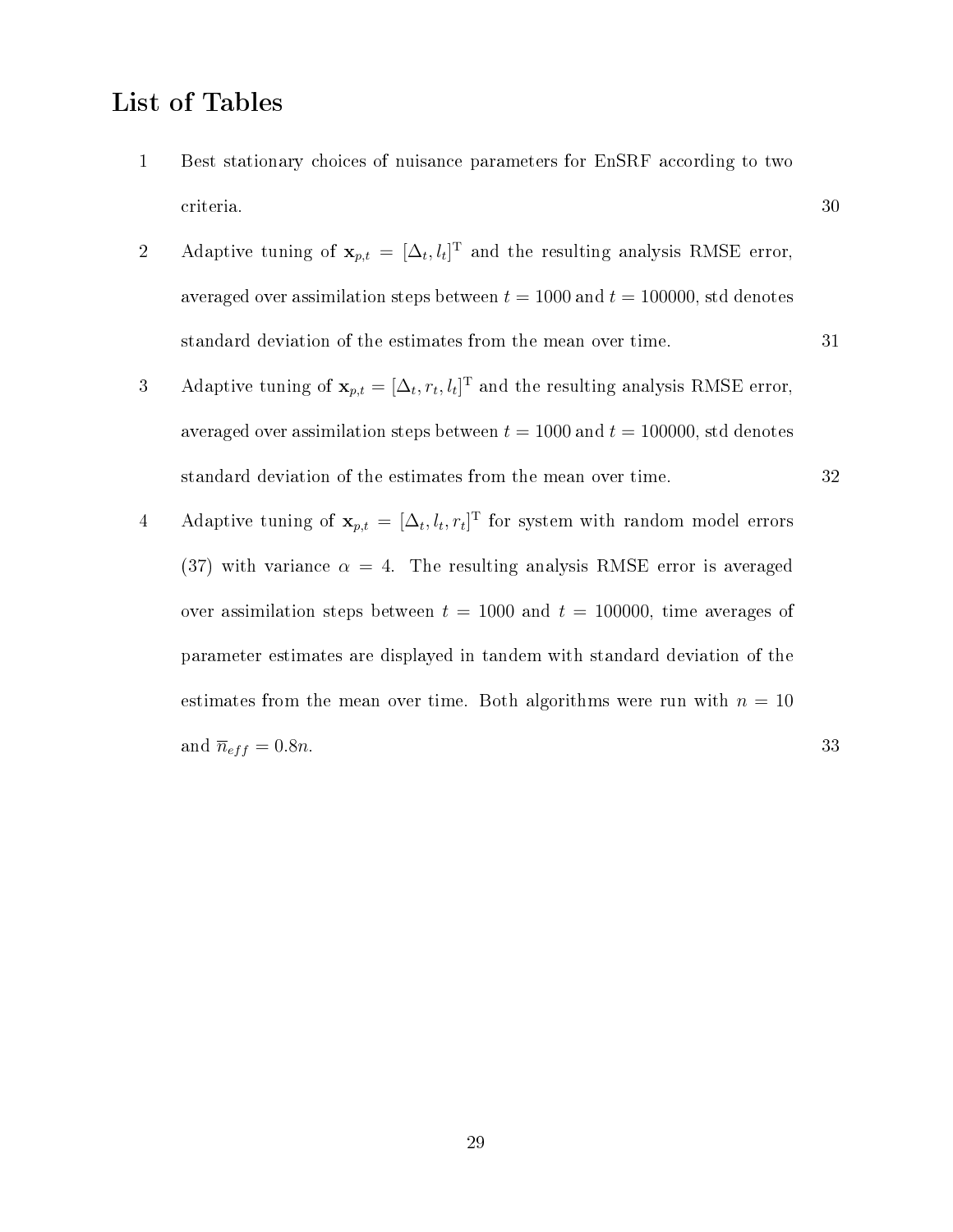Table 1. Best stationary choices of nuisance parameters for EnSRF according to two criteria.  $=$ 

|      |           | R MSE.       |            |           | marginalized log-likelihood |            |  |  |
|------|-----------|--------------|------------|-----------|-----------------------------|------------|--|--|
| rank | inflation | localization | mean value | inflation | localization                | sum        |  |  |
| #1   | 1.04      | 7.0          | 0.2074     | 1.05      | 7 O                         | $-2079401$ |  |  |
| #2   | 1.04      | 6.0          | 0.2075     | 1.05      | 80                          | -2079483   |  |  |
| #3   | 1.05      | 8.0          | 0.2076     | 1.04      | 6.0                         | $-2079513$ |  |  |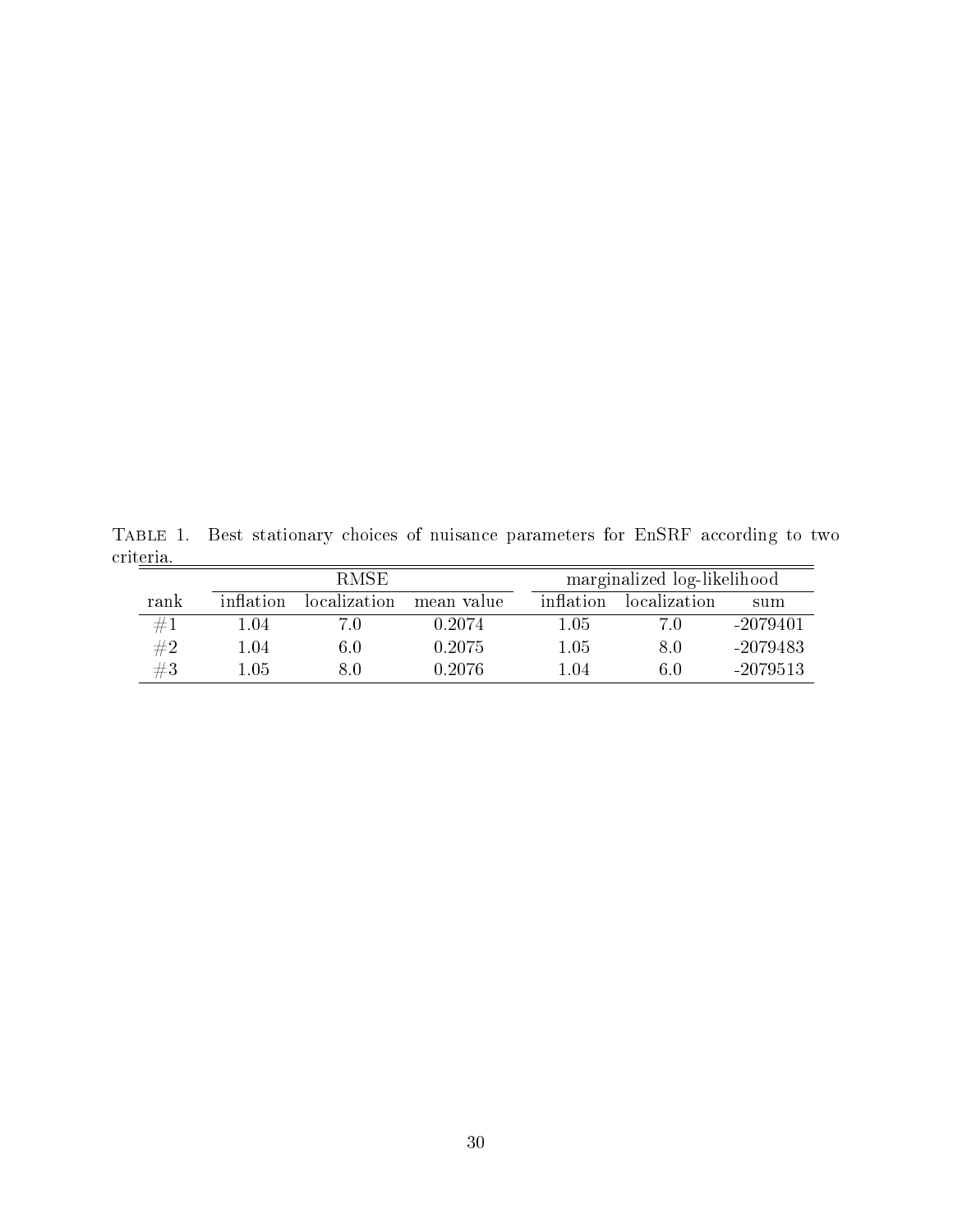TABLE 2. Adaptive tuning of  $\mathbf{x}_{p,t} = [\Delta_t, l_t]^{\mathrm{T}}$  and the resulting analysis RMSE error, averaged over assimilation steps between  $t = 1000$  and  $t = 100000$ , std denotes standard deviation of the estimates from the mean over time.

| MPF with perfect observation error    |           |          |                 |                      |            |           |                  |                 |
|---------------------------------------|-----------|----------|-----------------|----------------------|------------|-----------|------------------|-----------------|
| $\boldsymbol{n}$                      | mean RMSE | std RMSE | mean $\Delta_t$ | std $\Delta_t$       | mean $l_t$ | std $l_t$ | mean $\hat{r}_t$ | std $\hat{r}_t$ |
| $\overline{5}$                        | 0.2089    | 0.0521   | 1.0334          | 0.0080               | 5.6942     | 0.9072    | 1.0              | 0.0             |
| 10                                    | 0.2071    | 0.0510   | 1.0337          | 0.0064               | 6.3431     | 0.9229    | 1.0              | 0.0             |
| 20                                    | 0.2065    | 0.0523   | 1.0331          | 0.0061               | 6.2933     | 0.5005    | 1.0              | 0.0             |
| CI-MPF with perfect observation error |           |          |                 |                      |            |           |                  |                 |
| $\boldsymbol{n}$                      | mean RMSE | std RMSE | mean $\Delta_t$ | std $\hat{\Delta}_t$ | mean $l_t$ | std $l_t$ | mean $\hat{r}_t$ | std $\hat{r}_t$ |
| $\overline{5}$                        | 0.2101    | 0.0503   | 1.0405          | 0.0097               | 5.2201     | 0.7541    | 1.0              | 0.0             |
| 10                                    | 0.2095    | 0.0503   | 1.0338          | 0.0059               | 4.9780     | 0.5387    | 1.0              | 0.0             |
| 20                                    | 0.2089    | 0.0498   | 1.0396          | 0.0061               | 5.1979     | 0.5335    | 1.0              | 0.0             |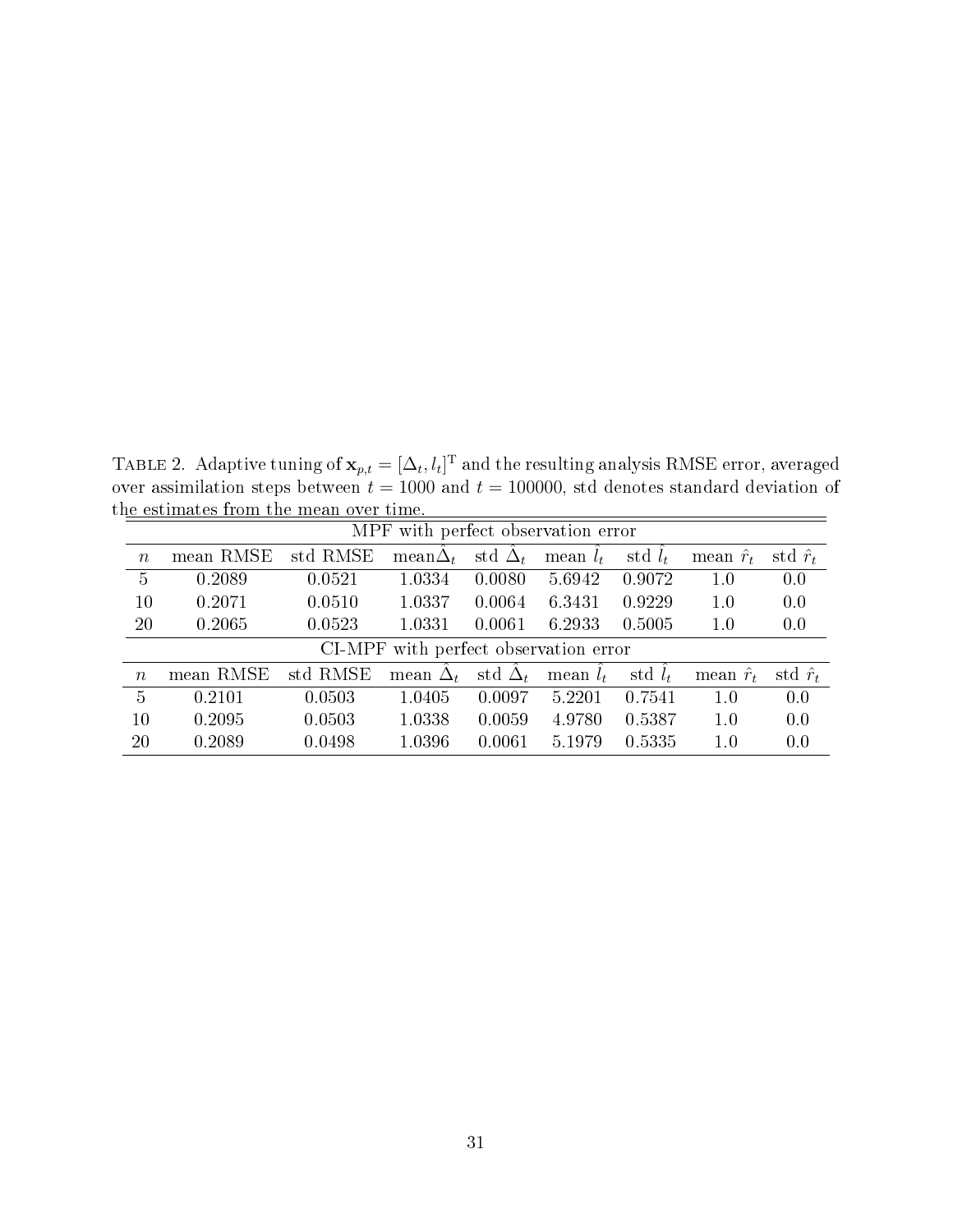TABLE 3. Adaptive tuning of  $\mathbf{x}_{p,t} = [\Delta_t, r_t, l_t]^T$  and the resulting analysis RMSE error, averaged over assimilation steps between  $t = 1000$  and  $t = 100000$ , std denotes standard deviation of the estimates from the mean over time.

|                                       | eviation of the estimates from the mean over time.                                          |          |                         |        |                                 |                  |                  |                 |  |
|---------------------------------------|---------------------------------------------------------------------------------------------|----------|-------------------------|--------|---------------------------------|------------------|------------------|-----------------|--|
| MPF with unknown observation error    |                                                                                             |          |                         |        |                                 |                  |                  |                 |  |
| $\boldsymbol{n}$                      | std $\hat{\Delta}_t$<br>std RMSE<br>mean $\Delta_t$<br>std $l_t$<br>mean $l_t$<br>mean RMSE |          |                         |        |                                 | mean $\hat{r}_t$ | std $\hat{r}_t$  |                 |  |
| $\overline{5}$                        | 0.2094                                                                                      | 0.0521   | 1.0317                  | 0.0075 | 5.6154                          | 0.7289           | 1.0059           | 0.0215          |  |
| 10                                    | 0.2072                                                                                      | 0.0509   | 1.0354                  | 0.0058 | 6.7455                          | 0.9541           | 1.0031           | 0.0230          |  |
| 20                                    | 0.2064                                                                                      | 0.0511   | 1.0355                  | 0.0055 | 6.7182                          | 0.9202           | 1.0018           | 0.0193          |  |
| CI-MPF with unknown observation error |                                                                                             |          |                         |        |                                 |                  |                  |                 |  |
| $\eta$                                | mean RMSE                                                                                   | std RMSE | mean $\tilde{\Delta}_t$ |        | std $\hat{\Delta}_t$ mean $l_t$ | std $l_t$        | mean $\hat{r}_t$ | std $\hat{r}_t$ |  |
| $5^{\circ}$                           | 0.2295                                                                                      | 0.1856   | 1.0458                  | 0.0255 | 7.2192                          | 3.0843           | 1.0394           | 0.2284          |  |
| 10                                    | 0.2149                                                                                      | 0.0637   | 1.0399                  | 0.0181 | 6.2032                          | 1.9454           | 1.0048           | 0.0312          |  |
| <b>20</b>                             | 0.2122                                                                                      | 0.0524   | 1.0440                  | 0.0169 | 5.1734                          | 1.2772           | 0.9996           | 0.0142          |  |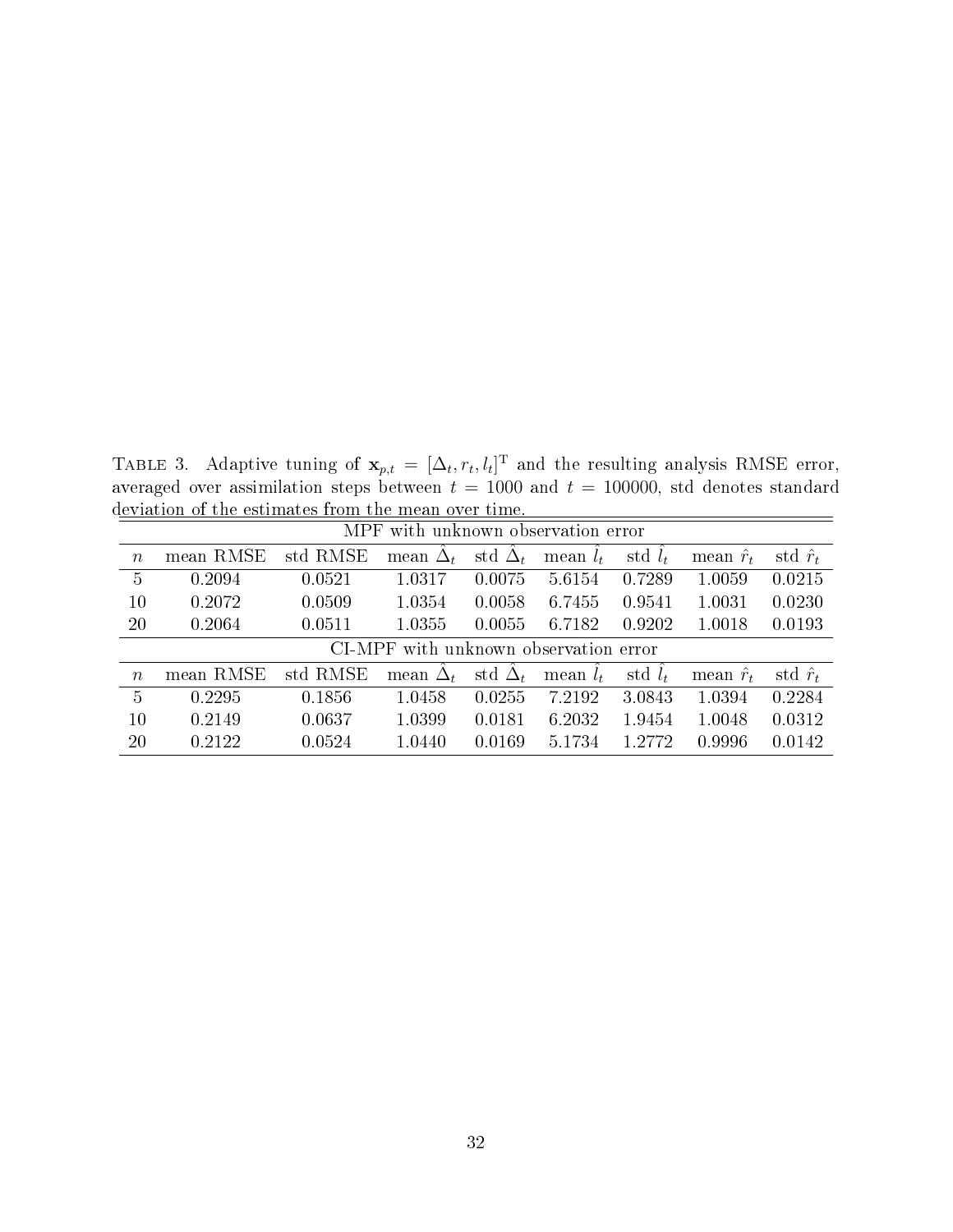TABLE 4. Adaptive tuning of  $\mathbf{x}_{p,t} = [\Delta_t, l_t, r_t]^T$  for system with random model errors (37) with variance  $\alpha = 4$ . The resulting analysis RMSE error is averaged over assimilation steps between  $t = 1000$  and  $t = 100000$ , time averages of parameter estimates are displayed in tandem with standard deviation of the estimates from the mean over time. Both algorithms were run with  $n = 10$  and  $\overline{n}_{eff} = 0.8n$ .

|            | mean RMSE std RMSE mean $\Delta_t$ std $\Delta_t$ mean $l_t$ std $l_t$ mean $\hat{r}_t$ std $\hat{r}_t$ |         |        |                                    |                                    |          |
|------------|---------------------------------------------------------------------------------------------------------|---------|--------|------------------------------------|------------------------------------|----------|
| <b>MPF</b> | 0.3563                                                                                                  | 0.0542. |        | 1.1944 0.0230 3.0810 0.8198 1.0055 |                                    | - 0 0618 |
| CI-MPF     | 0.4189                                                                                                  | 0.1539  | 1.1171 |                                    | 0.0343 3.6739 0.4772 1.1293 0.1811 |          |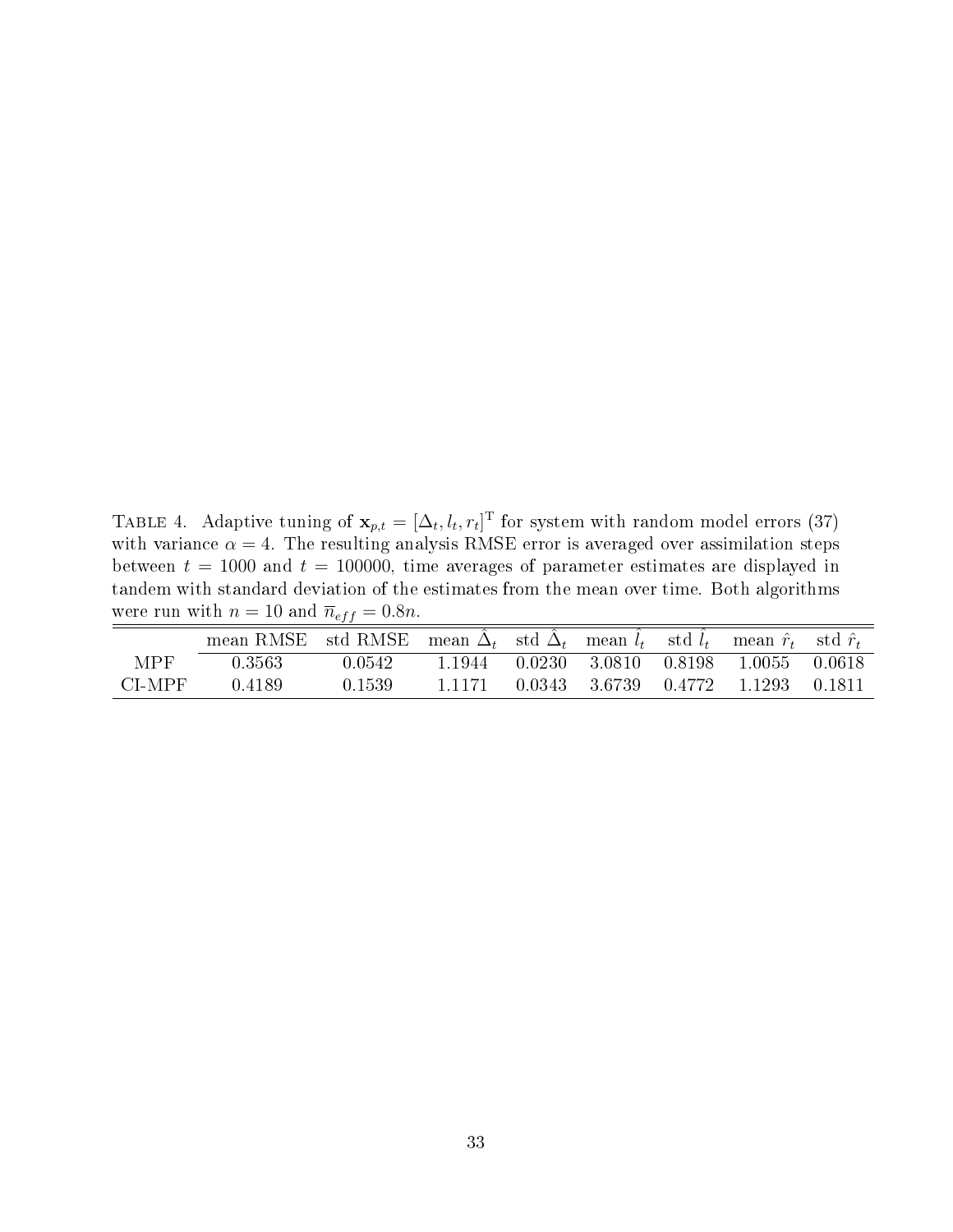# List of Figures

1 Estimation of stationary parameters on rectangular grid. Top: marginal loglikelihood (33) of the tuned parameters  $\Delta, l$ . Labels of the contour lines denote difference from the maximum which is marked by a circle. Bottom: Time average of RMSE (34).  $35$ 2 Illustration of the posterior densities of the parameters via posterior mean (black line) and range between minimum and maximum value (gray area). 36 3 Position of the particles  $\Delta_t^{(i)}$  $t_t^{(i)}, l_t^{(i)}$  denoted by '+' on the backround of stationary contours of marginal log-likelihood. 37 4 Instability in parameter estimation via the CI-MPF algorithm. 38 5 Estimation of system (37) with time-varying  $\alpha_t$  of triangular profile displayed at the bottom. Posterior densities of the parameters are displayed via their mean value (black line) and region between minimum and maximum value of

the particles (gray area). 39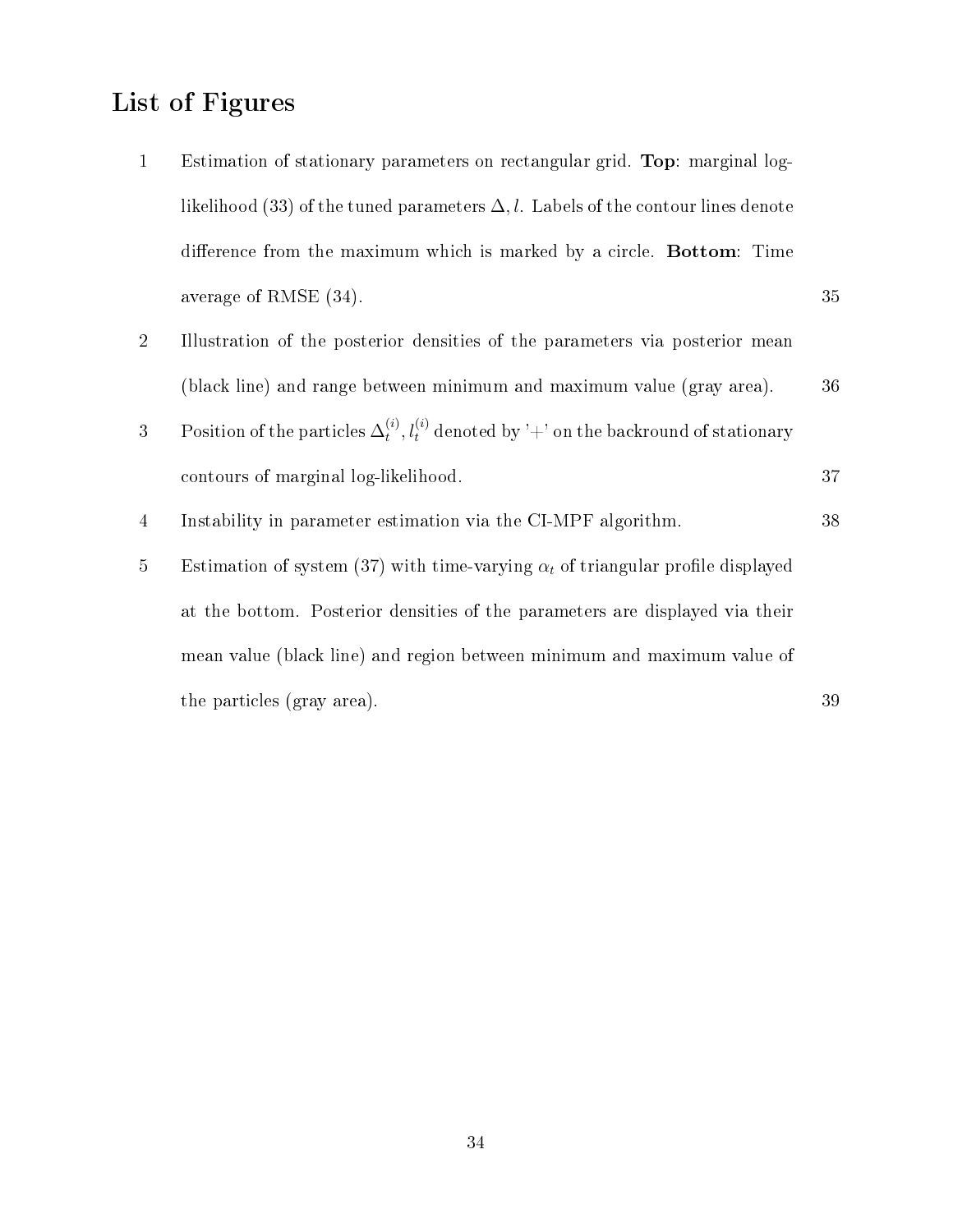

Fig. 1. Estimation of stationary parameters on rectangular grid. Top: marginal loglikelihood (33) of the tuned parameters  $\Delta, l$ . Labels of the contour lines denote difference from the maximum which is marked by a circle. Bottom: Time average of RMSE (34).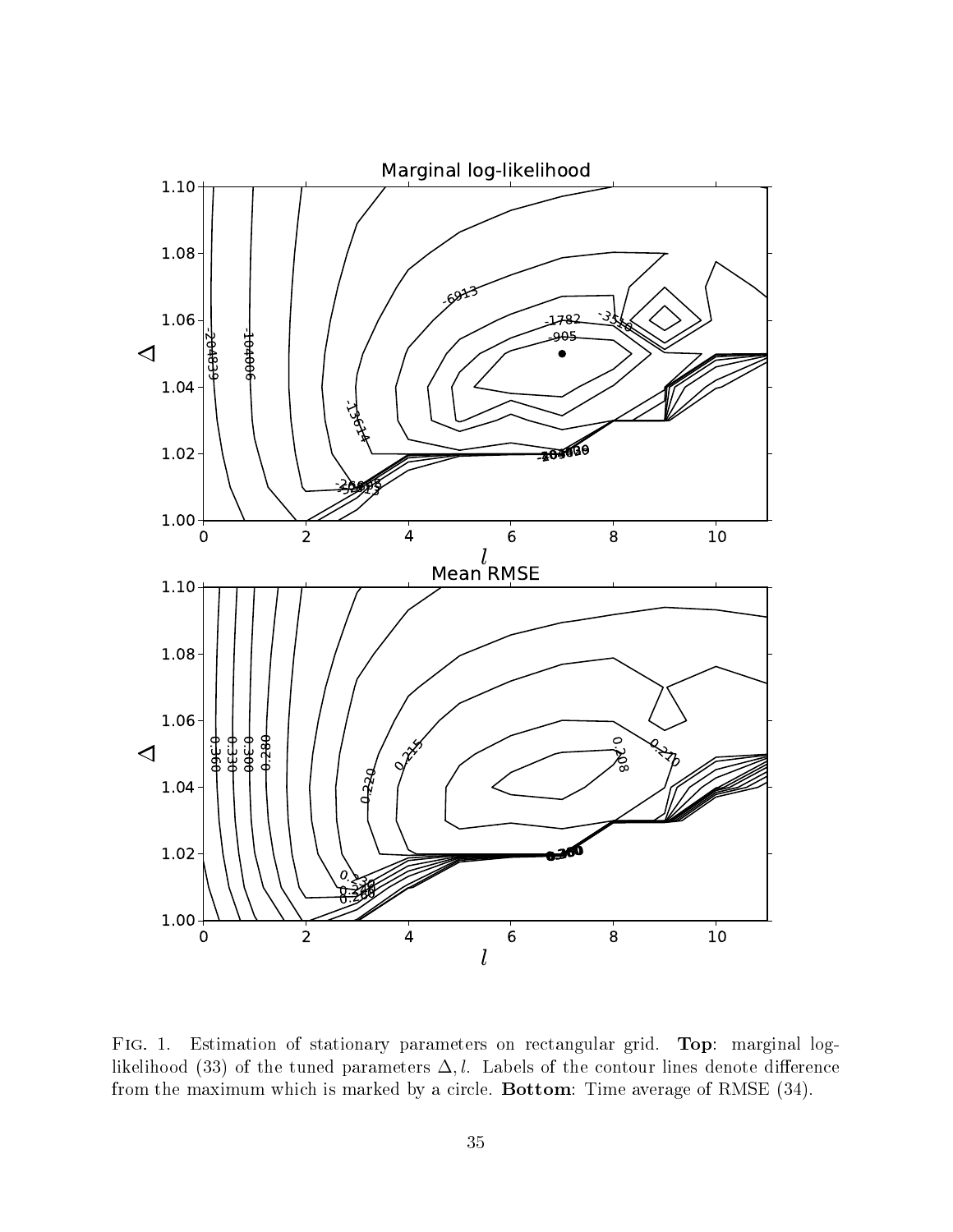

Fig. 2. Illustration of the posterior densities of the parameters via posterior mean (black line) and range between minimum and maximum value (gray area).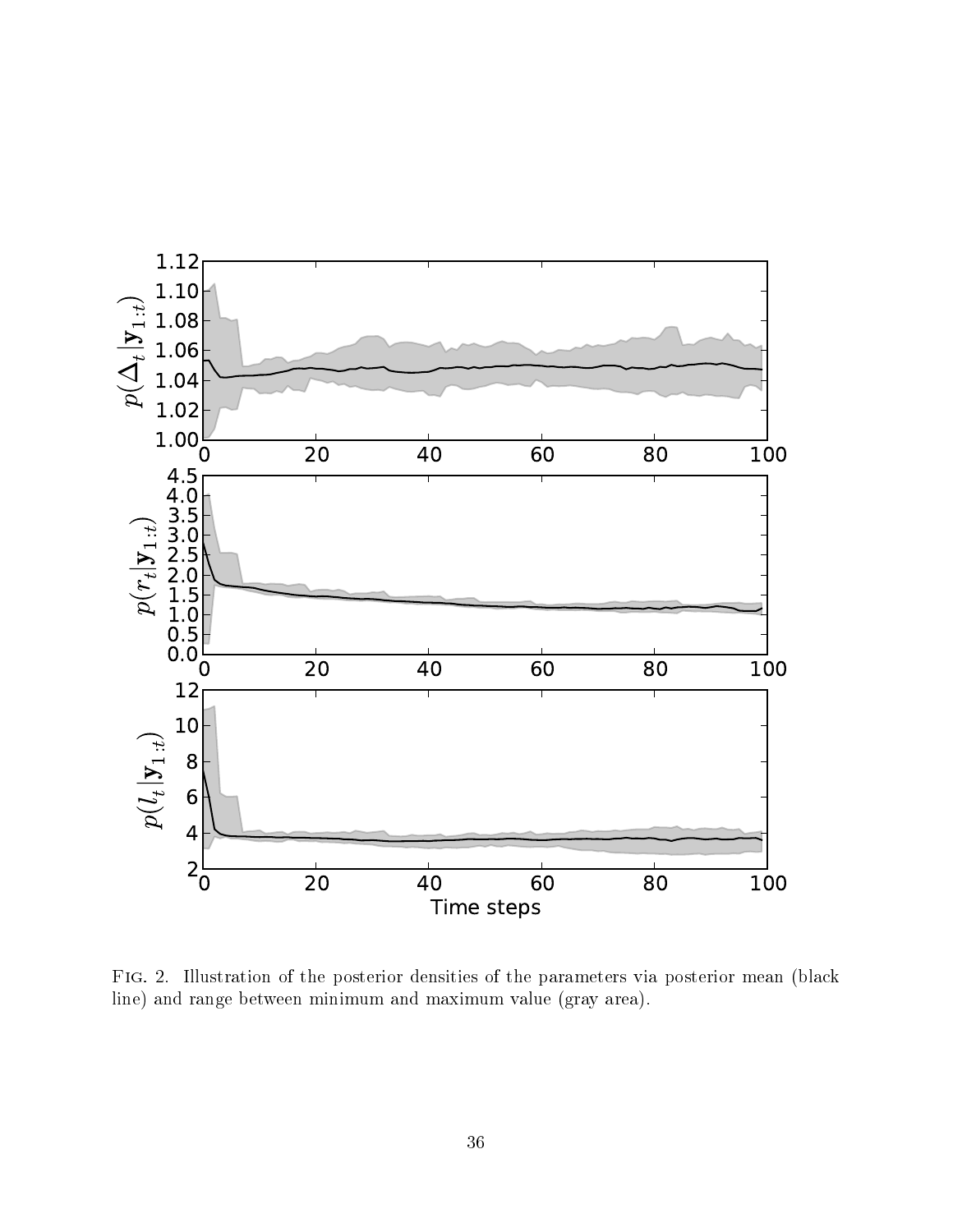

FIG. 3. Position of the particles  $\Delta_t^{(i)}$  $t^{(i)}_t, l^{(i)}_t \,\,\, \mathrm{denoted}\,\, \mathrm{by}\,\,{}^\prime + {}^\prime \,\, \mathrm{on} \,\, \mathrm{the} \,\,\, \mathrm{backward} \,\,\, of \,\,stationary}$ contours of marginal log-likelihood.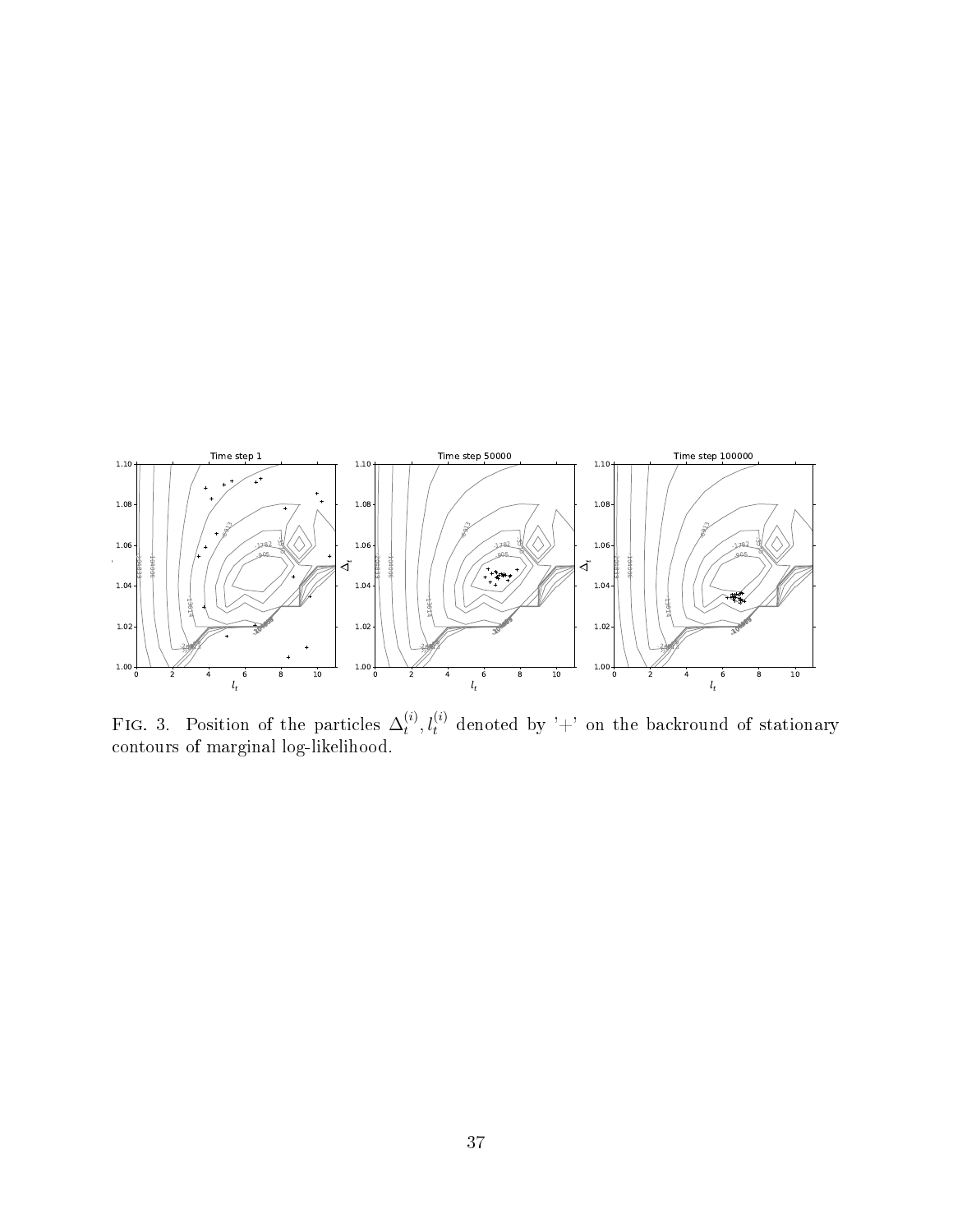

Fig. 4. Instability in parameter estimation via the CI-MPF algorithm.